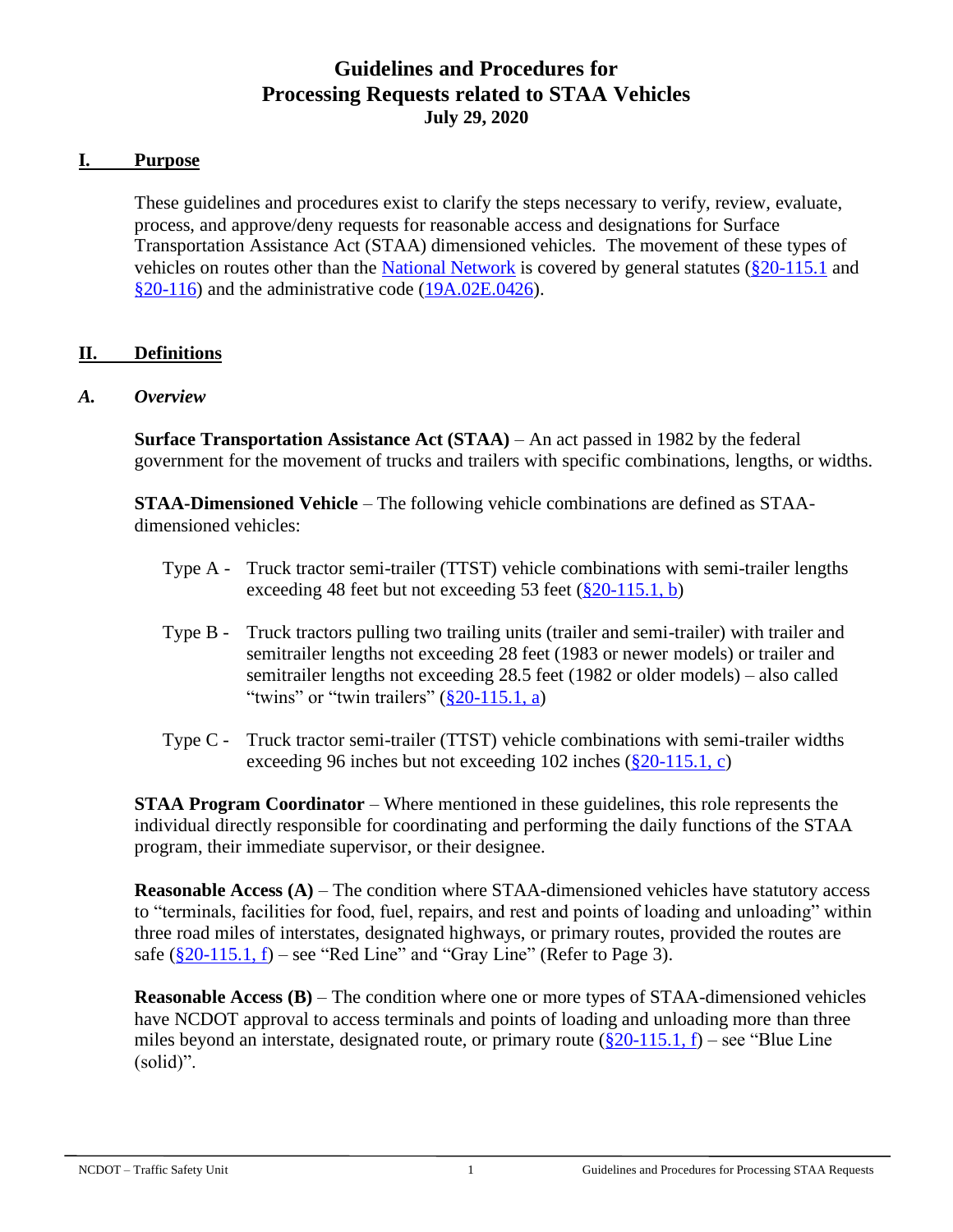**Terminal -** Any location where freight either originates, terminates, or is handled in the transportation process, or where commercial motor carriers maintain operating facilities (i.e. factories, plants, warehouses, distribution centers, shopping centers, etc.).

### *B. Route Types*

**Designated Route** – A route approved for use by one or more types of STAA vehicles (see "Red Line"). Interstate routes are automatically approved for use by all types of STAA vehicles. Routes not already designated on either the [National Network](http://ops.fhwa.dot.gov/freight/infrastructure/national_network.htm) or the [North Carolina Truck](https://connect.ncdot.gov/business/trucking/Pages/Truck-Network-and-Restrictions.aspx)  [Network](https://connect.ncdot.gov/business/trucking/Pages/Truck-Network-and-Restrictions.aspx) must go through a designation process to become part of one, or both, of these networks  $(\frac{820-115.1}{9})$ . Designated routes follow the route name and not the pavement, so if a route is moved then the designation is also moved.

**Federal Aid Primary (FAP) System** – The Federal Aid Primary System was replaced by the National Highway System in 1991.

**National Highway System (NHS)** – This system replaced the Federal Aid Primary System in 1991.

**National Network (NN)** – The network of routes available to all types of STAA vehicles either designated by the United States Secretary of Transportation, or designated by North Carolina and submitted to, and approved by, the United States Secretary of Transportation. All [National](http://ops.fhwa.dot.gov/freight/infrastructure/national_network.htm)  [Network](http://ops.fhwa.dot.gov/freight/infrastructure/national_network.htm) routes are on the [North Carolina Truck Network.](https://connect.ncdot.gov/business/trucking/Pages/Truck-Network-and-Restrictions.aspx) All new interstate routes are automatically added to the National Network. Other routes designated by NCDOT for use by all types of STAA vehicles may be elevated to [National Network](http://ops.fhwa.dot.gov/freight/infrastructure/national_network.htm) status.

**North Carolina Truck Network (NCTN)** – The network of routes in North Carolina, which includes the [National Network,](http://ops.fhwa.dot.gov/freight/infrastructure/national_network.htm) where at least one type of STAA vehicle may travel.

**Reasonable Access Route** – A reasonable access route is a route approved for use by one or more types of STAA vehicles, to travel between an interstate or designated route and a specific terminal [\(20-115.1, f,](http://www.ncleg.net/gascripts/statutes/statutelookup.pl?statute=20-115.1) and [19A:02E.0426\)](http://reports.oah.state.nc.us/ncac/title%2019a%20-%20transportation/chapter%2002%20-%20division%20of%20highways/subchapter%20e/19a%20ncac%2002e%20.0426.html). Reasonable access routes are specific to the destination and, therefore, follow the pavement and not the route name so if a route is moved the reasonable access does not move. This may also be referred to as a "terminal specific access" route. Only terminal officials and truck operators may apply for reasonable access.

**Short-Cut Route** – A route connecting two or more [National Network](http://ops.fhwa.dot.gov/freight/infrastructure/national_network.htm) routes. These routes are not authorized for reasonable access [\(19A:02E.0426](http://reports.oah.state.nc.us/ncac/title%2019a%20-%20transportation/chapter%2002%20-%20division%20of%20highways/subchapter%20e/19a%20ncac%2002e%20.0426.html) (2)(b)(vii)). Routes connecting non-National Network routes, and routes connecting a National Network route and a non-National Network route, are not considered short-cut routes.

**State Highway System (SHS)** – The network of roads in North Carolina composed of interstate (I), primary (US and NC), and secondary (SR) routes.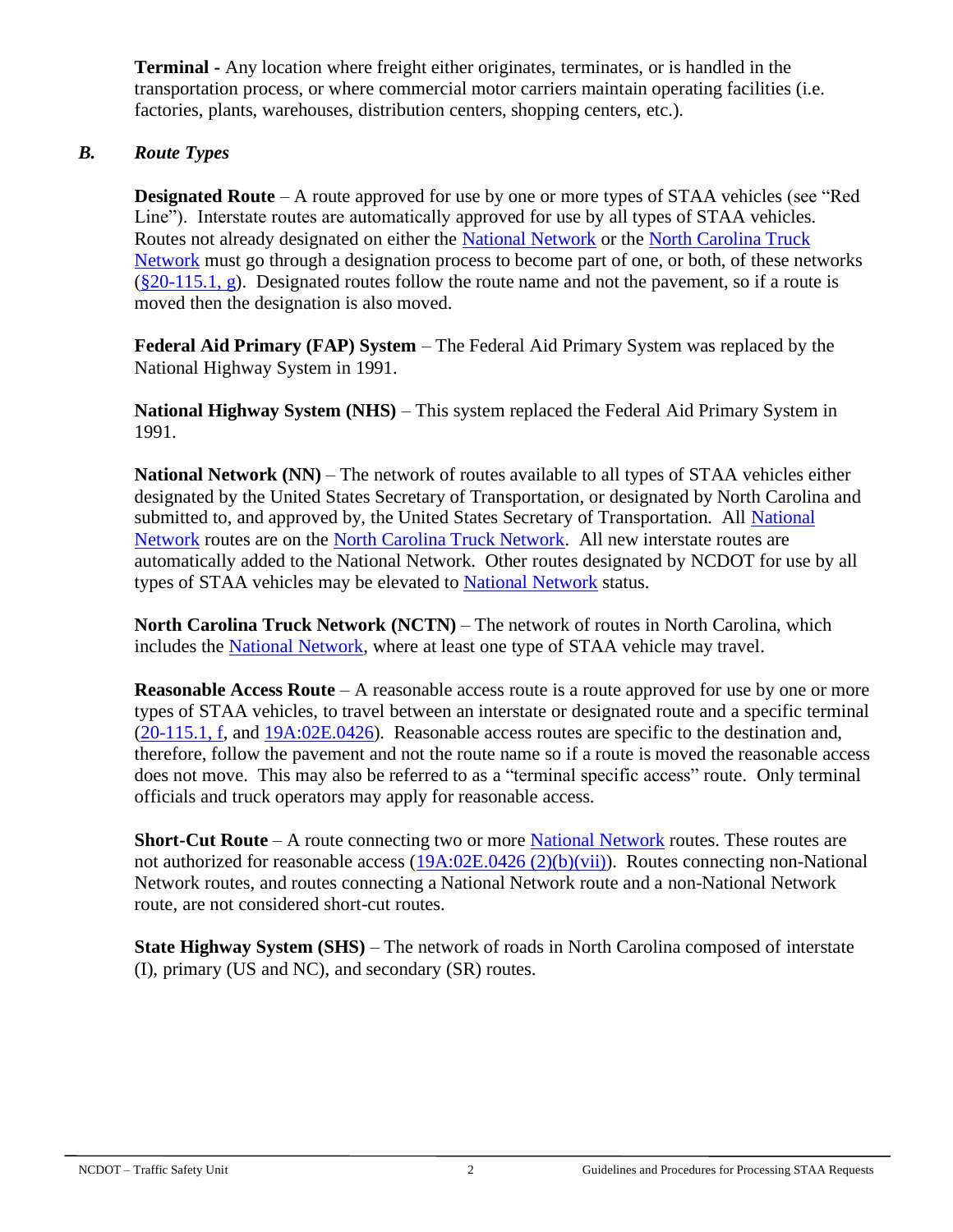#### *C. Map Route Classifications*

**Black Line (bold)** – A primary or secondary route that has a truck restriction, which may affect one or more types of STAA vehicles. Black lines may be on top of red lines or blue (solid) lines.

**Blue Line (dashed)** – A route approved for use by type "A" vehicles. Blue lines are not on the National Network and only began showing up on the [North Carolina Truck Network](https://connect.ncdot.gov/business/trucking/Pages/Truck-Network-and-Restrictions.aspx) on September 1, 2008 as a result of [Session Law 2008-221 \(Senate Bill 1695\).](http://www.ncleg.net/Sessions/2007/Bills/Senate/PDF/S1695v9.pdf) Blue lines were a temporary condition and were under investigation by NCDOT for restrictions. However, the deadline for investigating these routes was May 31, 2009 and they were removed from the map effective December 22, 2011.

**Blue Line (solid)** – A route approved for reasonable access for one or more types of STAA dimensioned vehicles.

**Gray Line** – A route statutorily approved for use by type "A" vehicles. Primary routes not on the National Network, but on the Federal Aid Primary system as of June 1, 1991, were automatically designated as gray lines on the [North Carolina Truck Network](https://connect.ncdot.gov/business/trucking/Pages/Truck-Network-and-Restrictions.aspx) in February 2008 due to an advisory ruling by the North Carolina Attorney General's office. All other primary routes not already designated as red or gray lines automatically became gray lines (unless restrictions were put in place) on September 1, 2008, due to the passage of [Session Law 2008-221 \(Senate Bill](http://www.ncleg.net/Sessions/2007/Bills/Senate/PDF/S1695v9.pdf)  [1695\).](http://www.ncleg.net/Sessions/2007/Bills/Senate/PDF/S1695v9.pdf) On October 12, 2017, the State Traffic Engineer interpreted that the intent of the General Assembly through their legislative change in Section 5 of [Session Law 2008-221 \(Senate Bill](http://www.ncleg.net/Sessions/2007/Bills/Senate/PDF/S1695v9.pdf)  [1695\)](http://www.ncleg.net/Sessions/2007/Bills/Senate/PDF/S1695v9.pdf) was to allow truck tractors with 53-foot trailers on all public roads within North Carolina.

**Red Line** – An interstate or route designated for use by all types of STAA vehicles. Red lines are a part of the [North Carolina Truck Network,](https://connect.ncdot.gov/business/trucking/Pages/Truck-Network-and-Restrictions.aspx) and may be a part of the [National Network.](http://ops.fhwa.dot.gov/freight/infrastructure/national_network.htm) Routes are automatically identified as red lines if on the [National Network,](http://ops.fhwa.dot.gov/freight/infrastructure/national_network.htm) but not all red lines are part of the [National Network.](http://ops.fhwa.dot.gov/freight/infrastructure/national_network.htm) A route designated as a red line by NCDOT may only be on the [National](http://ops.fhwa.dot.gov/freight/infrastructure/national_network.htm) [Network](http://ops.fhwa.dot.gov/freight/infrastructure/national_network.htm) if submitted to, and approved by, the United States Secretary of Transportation.

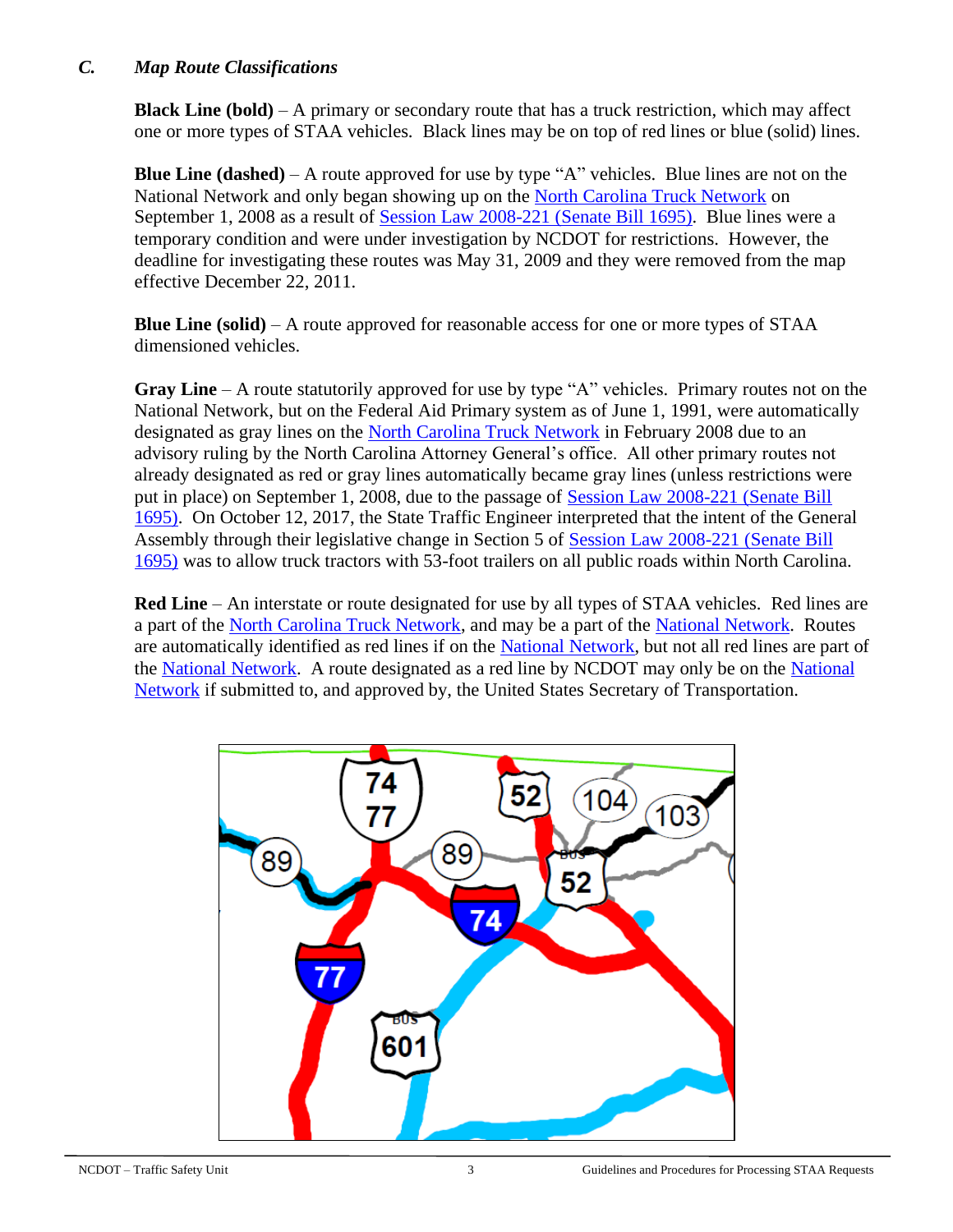### **III. Requests for Reasonable Access**

The State Traffic Engineer shall have ninety (90) calendar days, once an [application](https://connect.ncdot.gov/business/trucking/Trucking%20Documents/Application_Reasonable_Access.pdf) has been received, to approve or deny any request for reasonable access [\(19A:02E.0426](http://reports.oah.state.nc.us/ncac/title%2019a%20-%20transportation/chapter%2002%20-%20division%20of%20highways/subchapter%20e/19a%20ncac%2002e%20.0426.html) (2)(b)(viii)). During this ninety (90) calendar-day period, the following steps should occur to process, verify, evaluate, and respond to each request:

- A. Receipt and Processing of Application
- B. Route and Terminal Verification
- C. Public Notice
- D. Review, Evaluation, and Recommendations
- E. Approval
- F. Denial

*NOTE – Steps A and B must be completed, in order, prior to moving to the remainder of the steps. However, steps C and D may be completed concurrently prior to moving to either step E or step F (as appropriate).*

### *A. Receipt and Processing of Application*

Individuals requesting reasonable access beyond three road miles from the [North Carolina Truck](https://connect.ncdot.gov/business/trucking/Pages/Truck-Network-and-Restrictions.aspx)  [Network](https://connect.ncdot.gov/business/trucking/Pages/Truck-Network-and-Restrictions.aspx) must submit a signed [application](https://connect.ncdot.gov/business/trucking/Trucking%20Documents/Application_Reasonable_Access.pdf) to the State Traffic Engineer for each route being requested. Each [application](https://connect.ncdot.gov/business/trucking/Trucking%20Documents/Application_Reasonable_Access.pdf) must indicate the type(s) of vehicles for access, the specific route and destination (road names, addresses, etc.), applicable maps, and contact information (names, emails, phone numbers, etc.) of the requestor. Only terminal officials and truck operators may apply for reasonable access, and an [application](https://connect.ncdot.gov/business/trucking/Trucking%20Documents/Application_Reasonable_Access.pdf) shall only be considered received when dated by the STAA Program Coordinator. [Applications for reasonable access](https://connect.ncdot.gov/business/trucking/Trucking%20Documents/Application_Reasonable_Access.pdf) are available on the internet.

[Application](https://connect.ncdot.gov/business/trucking/Trucking%20Documents/Application_Reasonable_Access.pdf) processing shall be completed by the STAA Program Coordinator within five (5) business days, beginning the first full business day following receipt of the application.

- 1. Indicate the date the [application](https://connect.ncdot.gov/business/trucking/Trucking%20Documents/Application_Reasonable_Access.pdf) is received, and log it in. **This is the date from which the ninety (90) calendar-day period begins, and all dates shall be calculated from this date unless indicated otherwise.**
- 2. Review the [application](https://connect.ncdot.gov/business/trucking/Trucking%20Documents/Application_Reasonable_Access.pdf) to make sure all required information has been provided. This includes origination and destination locations and addresses, map(s), requestor name and contact information, and signature. Incomplete applications will be returned to the requestor.
- 3. Identify the appropriate tier(s) of the requested route(s) statewide, regional, or division.
- 4. Create [2000 and 3000 series orders](https://connect.ncdot.gov/resources/safety/Teppl/Pages/Teppl-Topic.aspx?Topic_List=W35) in the Work Management System (WMS).
- 5. Electronically scan the entire [application](https://connect.ncdot.gov/business/trucking/Trucking%20Documents/Application_Reasonable_Access.pdf) (including maps) and any support material (previously approved routes, etc.) into a color PDF document. Email it to the appropriate Regional Traffic Engineers for route and terminal verification (and carbon copy the regional support engineers, regional safety engineers, regional processing assistants, and the appropriate Mobility and Safety Field Operations Engineers). Be sure to request a return receipt.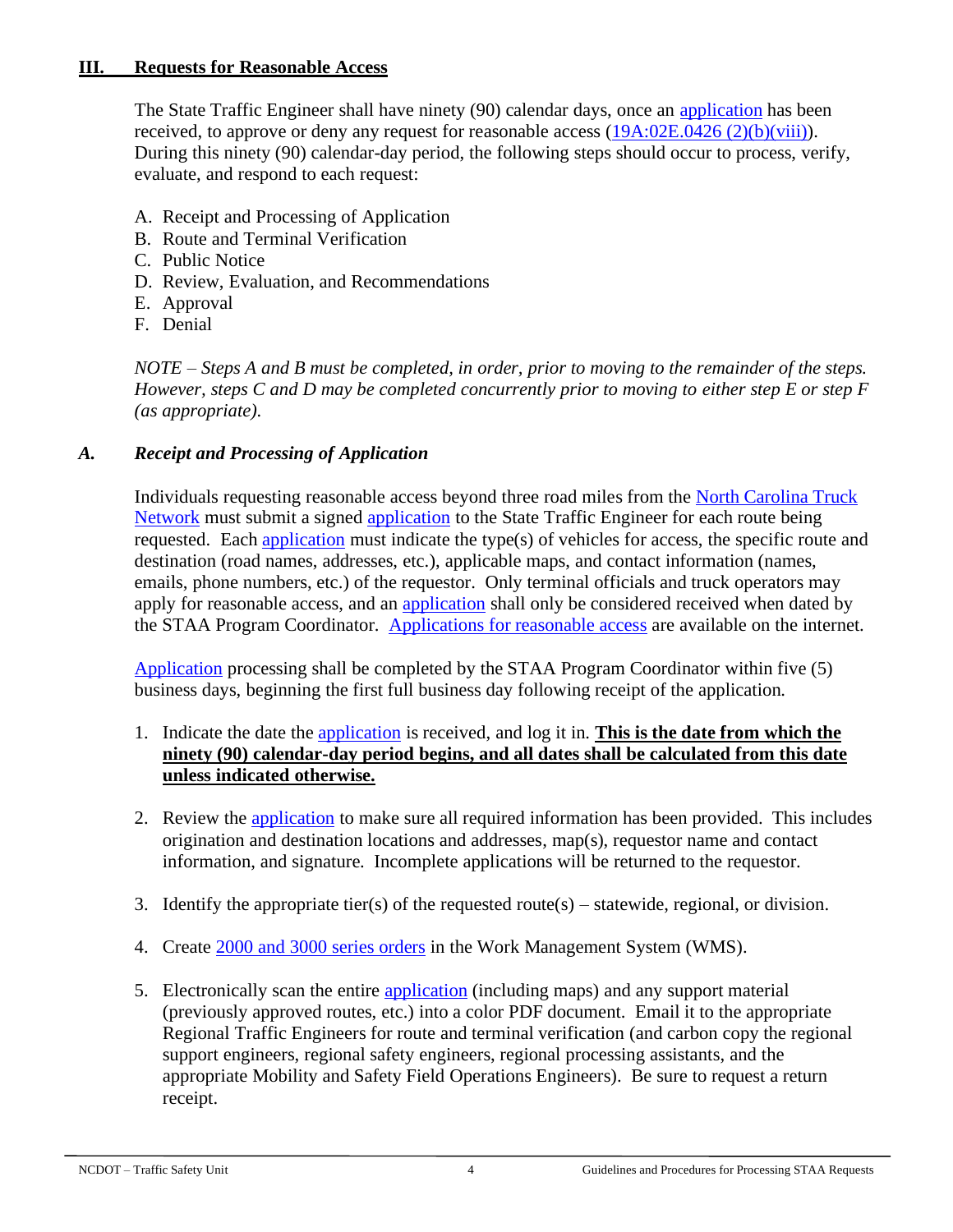### *B. Route and Terminal Verification*

A verification process is required to determine if an [application for reasonable access](https://connect.ncdot.gov/business/trucking/Trucking%20Documents/Application_Reasonable_Access.pdf) contains all necessary information for a safety evaluation of the requested route. This step shall be completed by Regional staff within ten (10) business days, beginning the first full business day following receipt of the email requesting verification of the reasonable access route. This step is only to verify that a complete, accurate, and continuous route has been provided and understood, and that no safety investigation or response development is required at this point.

- 1. Ensure that terminals provide a well-defined loading/unloading area and an adequate turnaround site. **Reasonable access shall not be approved for terminals where trucks must load/unload in the road or on the shoulder, or where trucks must turn around in the road.**
- 2. If the request for reasonable access is initiated by a delivery entity and not from a destination terminal, then the specific destination terminal shall be contacted to verify the desire of deliveries or pickups by the requestor. **Reasonable access shall not be approved for routes where terminals do not desire deliveries or pickups from the requestor.**
- 3. Review the [application](https://connect.ncdot.gov/business/trucking/Trucking%20Documents/Application_Reasonable_Access.pdf) and the origination and destination points. Verify, using local regional knowledge and route familiarity, that the requested route is complete, accurate, and continuous between the origination and destination points.
- 4. Review any previously approved routes for the requested vehicle types.
- 5. Review the application map for impacts by approved routes, designated routes, truck restrictions, and/or the three miles reasonable access limit.
- 6. Review TEAAS ordinances for existing reasonable access routes and, if one or more approved routes currently exist for the requested vehicle type, identify the dates of the appropriate ordinance packages.
- 7. Identify and inventory all State highway system roads and their associated local names between the origination point to the destination point (a simple list is fine – see example at bottom).
- 8. If necessary, contact the requestor for additional information or to discuss potential alternate routes. Be sure to carbon copy the STAA Program Coordinator on any contacts.

**Note 1 – Minimal contact should be sufficient for additional information or clarification.** 

**Note 2 – Even though alternate routes (for whatever reason) may be identified, suggested, and discussed with the requestor, the originally requested route cannot be changed without approval by the requestor.**

9. If the request includes truck tractors with 53-foot trailers, skip to step 12.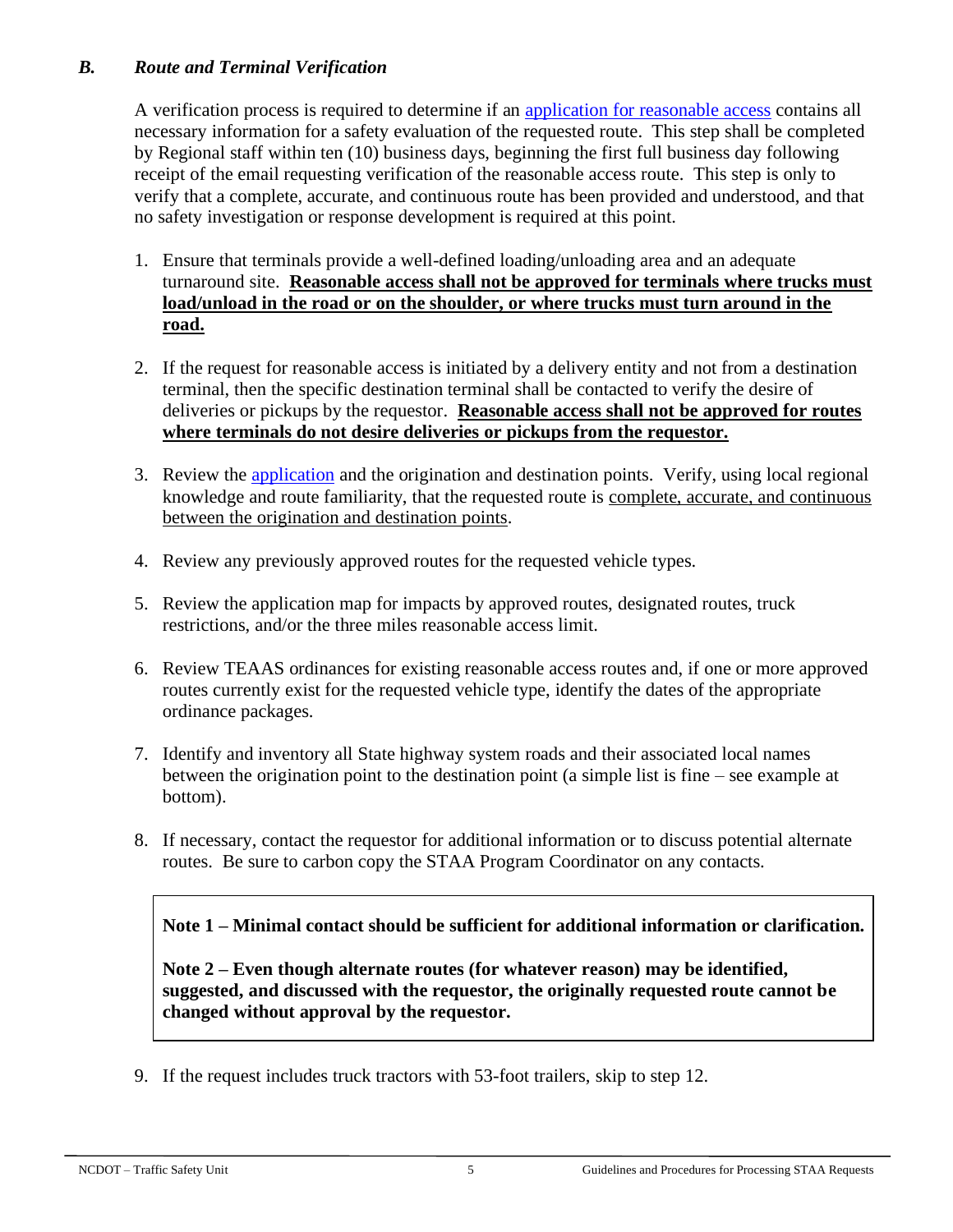10. Email the STAA Program Coordinator with the following:

- Application number
- A statement that the terminals have well defined loading/unloading areas and adequate turnaround sites
- A statement that the destination terminals desire deliveries and/or pick-ups from the requestor (if the request was initiated by a delivery entity)
- A statement that the route description is complete, accurate, and continuous
- A statement that the route is consistent with previously approved routes (if any)
- Any additional statements regarding the requested route and/or comments/clarifications from the requestor (as needed and if applicable)
- A list of counties and cities (if any) affected by the route
- A list of newspapers regularly circulated in the affected area recommended for public notices
- A description of the route, by county, using State highway system roads and their local names, as indicated by the following example:

*Surry County: NC 752 between I 77 and US 601, US 601 between NC 752 and NC 268, NC 268 between US 601 and SR 1003 (Siloam Road), SR 1003 (Siloam Road) between NC 268 and the Hardy Brothers Inc. terminal located at 2916 Siloam Road.*

- 11. The verification process is now complete. The STAA Program Coordinator is to proceed to the next subsection (Subsection C "Public Notice").
- 12. If truck restrictions exist on any portion of the requested route, then verify that the restrictions are still necessary. If not, repeal the restrictions and go to step 15. If the restrictions are still necessary, go to step 10.
- 13. If truck restrictions do not exist on any portion of the requested route and are not necessary, then go to step 15.
- 14. If truck restrictions do not exist on any portion of the requested route but are needed, then write appropriate truck restriction ordinances and go to step 10.
- 15. If the request includes truck tractors with twin trailers, then go to step 10.
- 16. Email the STAA Program Coordinator with a statement that reasonable access is not necessary as existing truck restrictions are being repealed or no truck restrictions exist.
- 17. The verification process is now complete.
- 18. The STAA Program Coordinator shall notify the requestor that reasonable access is not necessary. Stop here and do not proceed to the next subsection – the reasonable access process is not necessary (see Section II, Subsection C, "Gray Lines").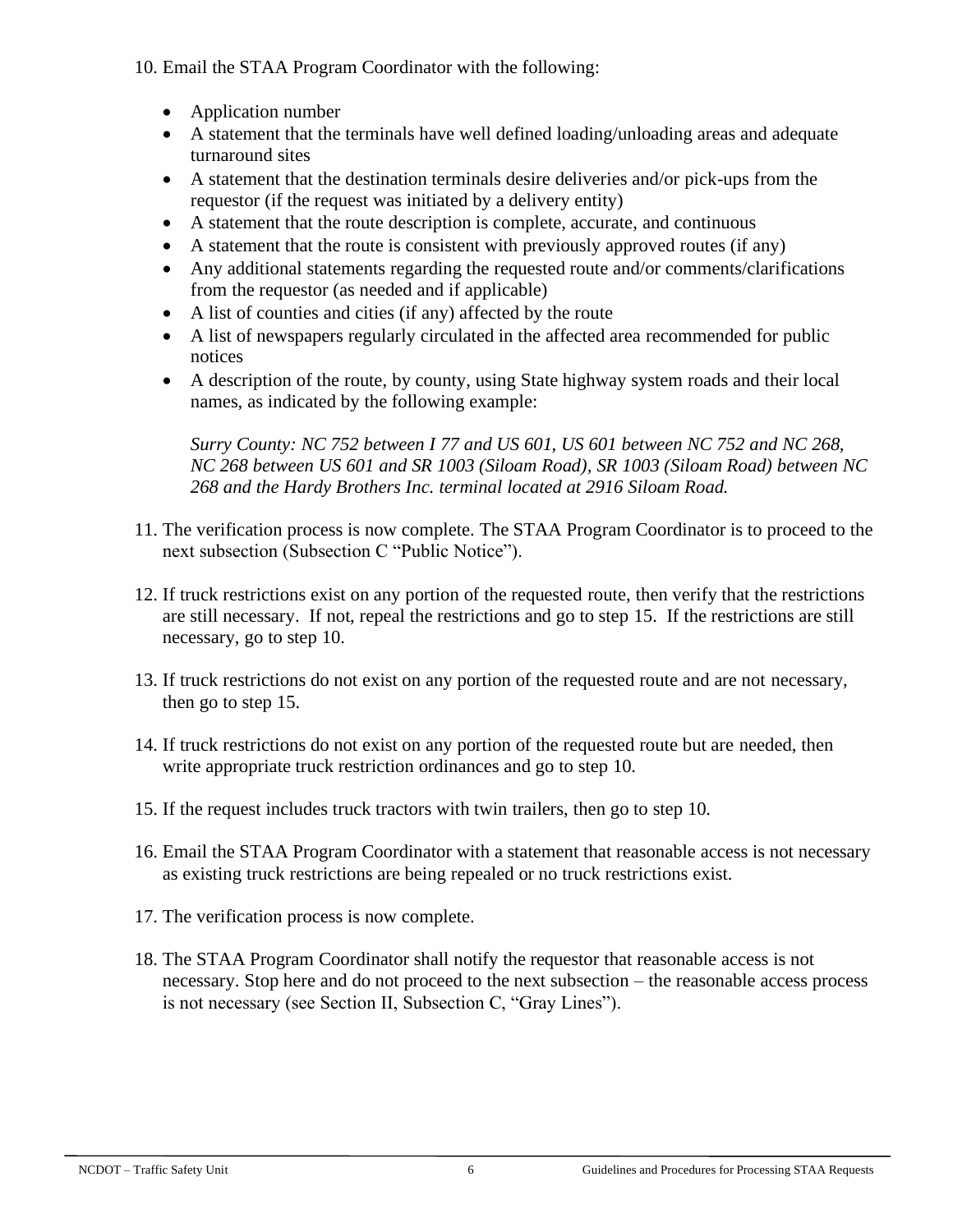#### *C. Public Notice*

Public notice of each application by the NCDOT is required by the North Carolina Administrative Code [\(NCAC 19A.02E.0426 \(2\)\(b\)\(iv\)\)](http://reports.oah.state.nc.us/ncac/title%2019a%20-%20transportation/chapter%2002%20-%20division%20of%20highways/subchapter%20e/19a%20ncac%2002e%20.0426.html).

Once the route has been verified, public notice of the request for reasonable access shall be published in a newspaper regularly circulated in the affected area(s) on the same day for two consecutive weeks – such newspapers shall be recommended by the Regional Traffic Engineer(s). The public notice shall state the requested routes and terminals, and state that all comments are requested to be submitted by a date of approximately thirty (30) calendar days following the anticipated second (last) publication date.

Following publication of the public notices, each newspaper shall submit a copy of each notice, and an "affidavit of publication" from indicating the dates of the notice, in order for the STAA Program Coordinator to process invoices for payment of the public notices.

**NOTE – Public notices shall be published and proved in accordance with general statutes [§1-597,](http://www.ncleg.net/EnactedLegislation/Statutes/HTML/BySection/Chapter_1/GS_1-597.html) [§1-598,](http://www.ncleg.net/EnactedLegislation/Statutes/HTML/BySection/Chapter_1/GS_1-598.html) [§1-599,](http://www.ncleg.net/EnactedLegislation/Statutes/HTML/BySection/Chapter_1/GS_1-599.html) and [§1-600.](http://www.ncleg.net/EnactedLegislation/Statutes/HTML/BySection/Chapter_1/GS_1-600.html) Also, in order to comply with [Title VI of the Civil Rights](http://www.justice.gov/crt/title-vi-civil-rights-act-1964-42-usc-2000d-et-seq)  [Act of 1964,](http://www.justice.gov/crt/title-vi-civil-rights-act-1964-42-usc-2000d-et-seq) as amended, and [Executive Order 13166](http://www.justice.gov/crt/lep/13166/eo13166.html) ("Improving Access to Services for Persons with Limited English Proficiency"), all public notices shall also be published in a Hispanic language publication (if available in that area).**

#### *D. Review and Evaluation*

For steps 1-5 of this section, the standard carbon copy (cc) distribution list is as follows...

- Board of Transportation member(s)
- Secretary of Transportation
- Chief Engineer
- Deputy Chief Engineer
- State Traffic Engineer
- Division Engineer(s)

…and the standard blind copy (bcc) list is as follows…

- State Traffic Safety Engineer
- Mobility and Safety Field Operations Engineer(s)
- Regional Traffic Engineer(s)
- Division Operation Engineer(s)
- Division Traffic Engineer(s)
- Traffic Safety Systems Engineer
- Highway Safety Improvement Program Engineer
- Mobility and Safety Information Engineer
- STAA Program Coordinator (if the work is being performed by a contractor)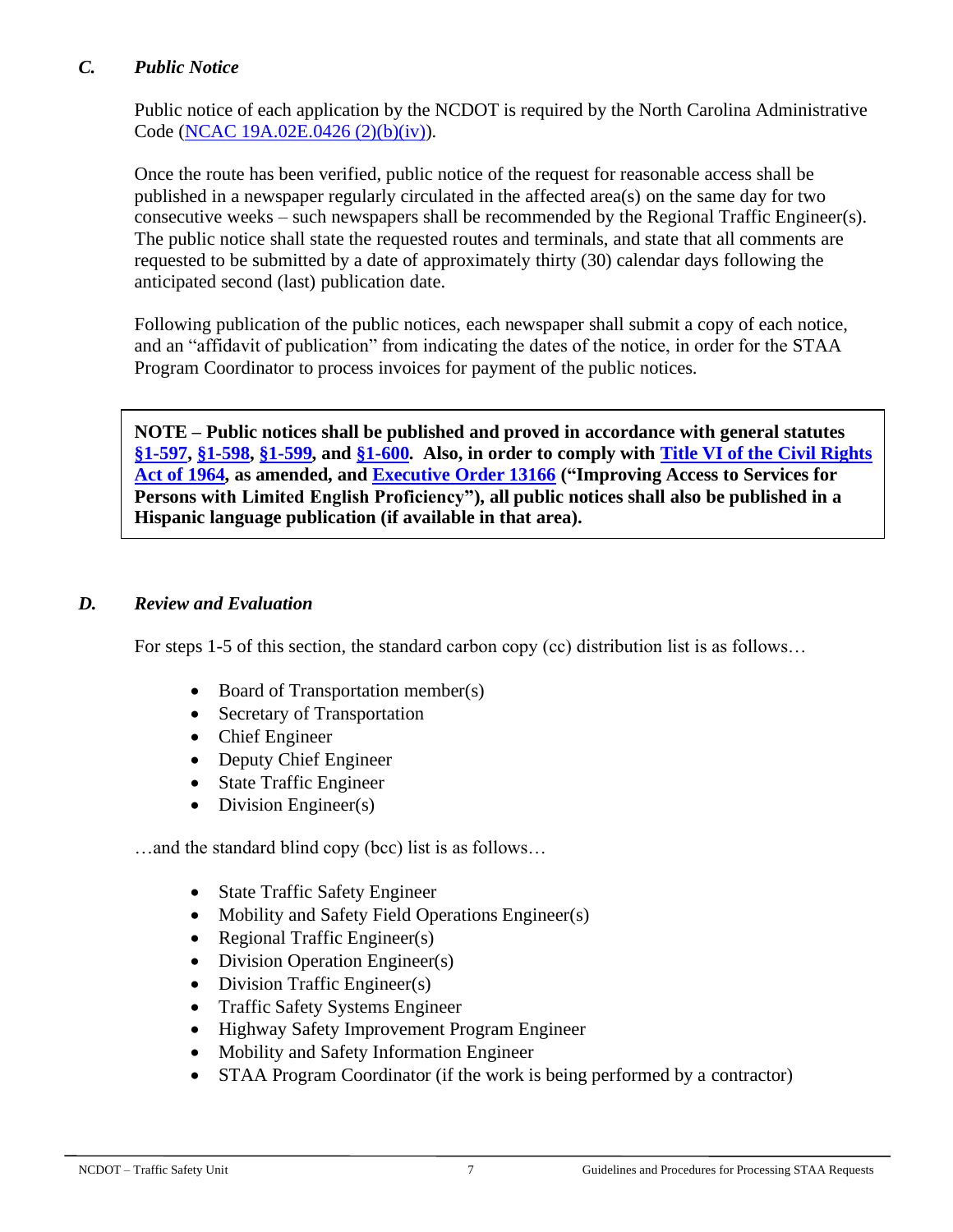- 1. The requestor shall be notified by email (or letter if the requestor does not have email) that their [application](https://connect.ncdot.gov/business/trucking/Trucking%20Documents/Application_Reasonable_Access.pdf) has been received and verified by a date of no later than five (5) business days following completion of the verification process (Sub-Section B, above). The correspondence shall be from the STAA Program Coordinator to the requestor with copies and blind copies, as appropriate, being sent to the standard distribution lists (see top of Section D).
- 2. A notification (see Appendix A for example) of the request for reasonable access shall be emailed to the following individuals with written comments requested to be submitted by a date of no later than sixty (60) calendar days of the first day of the ninety calendar-day period…
	- Director of SHP's Motor Carrier Enforcement and Special Operations
	- County Manager of each affected county
	- City/Town Manager of each affected municipality with a copy being sent to the Mayor (if the municipality does not have a City/Town Manager, then send it to the Chief of Police or, if no Chief of Police, then send it directly to the Mayor)
	- Municipal Planning Organization (MPO) Director of each affected MPO (if the MPO does not have a Director, then the letter shall be to the senior planner/transportation planner)
	- Rural Planning Organization (RPO) Director of each affected RPO (if the RPO does not have a Director, then the letter shall be to the senior planner/transportation planner)

…with copies or blind copies, as appropriate, being sent to the standard distribution lists (top of Section D), and additional blind copies (bcc) being sent to the following individuals…

- Colonel of the State Highway Patrol (SHP) (currently Col. Glenn McNeill Jr.)
- SHP's Motor Carrier Enforcement, Size and Weight Division (currently F/Sgt. T. W. Peterson, [timothy.peterson@ncdps.gov\)](mailto:timothy.peterson@ncdps.gov)
- SHP's Unit Commander of Motor Carrier Enforcement (currently Capt. Shannon McLaughlin) Shannon.McLaughlin@ncdps.gov
- 3. The STAA Program Coordinator shall email the appropriate Regional Traffic Engineer(s) and the Highway Safety Improvement Program Engineer that the review and evaluation process has begun and shall include the appropriate reasonable access request number and WMS order numbers.
- 4. On receiving a copy of the notification email from the STAA Program Coordinator to the requestor, the Highway Safety Improvement Program Engineer shall initiate expedited crash, crash rate, and critical crash rate analyses of the requested route(s) and send the information directly to the appropriate Mobility and Safety Field Operations Engineer(s) and the appropriate Regional Traffic Engineer(s) by a date of no later than thirty-five (35) business days of the first day of the ninety calendar-day period. **Highway Safety Improvement Program staff shall** *not* **TECO any WMS orders related to the request**.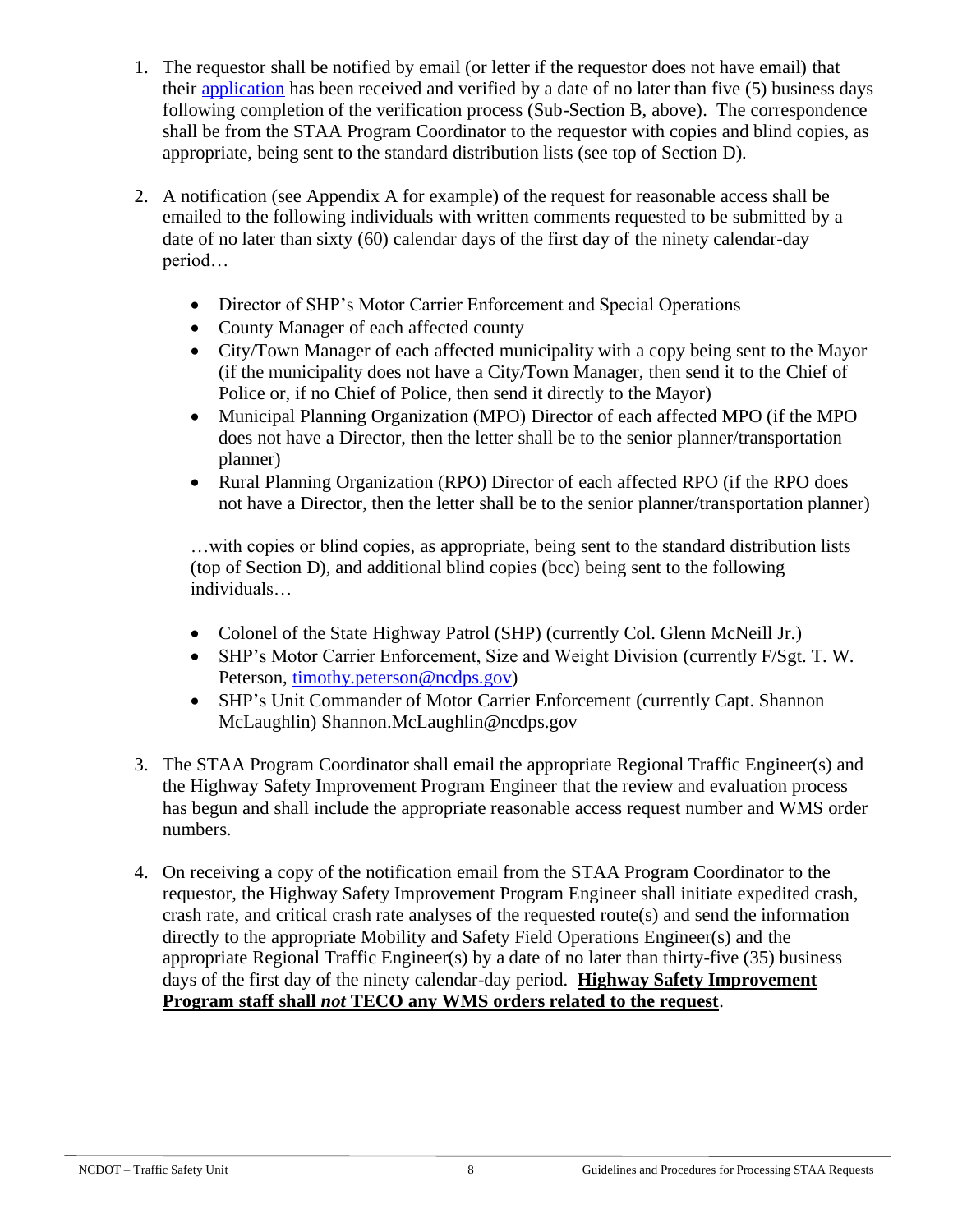5. On receiving a copy of the notification email from the STAA Program Coordinator to the requestor, the appropriate Regional Traffic Engineer(s) shall initiate a field investigation of the requested route (see the most current version of the "STAA Field Investigation Procedures"). If a requested route affects multiple regions, the region with the majority of the route will be responsible for coordinating and/or conducting the entire field investigation. Field investigations shall be concluded by a date of no later than fifty (50) business days of the first day of the ninety calendar-day period.

**NOTE – If loads and/or trailers are wider than 102 inches (8.5 feet), then the entire route, including the initial three miles, shall be reviewed for safety and capacity for both length and width. However, a test vehicle is not required for any reviews within the initial three miles.**

- 6. The Regional Traffic Engineer (or, if multiple regions are affected, the Regional Traffic Engineer with the majority of the route within their region) shall submit a formal and written recommendation, with appropriate supporting documentation and ordinance numbers, to the State Traffic Safety Engineer with copies going to other affected Regional Traffic Engineer(s), if any, appropriate Mobility and Safety Field Operations Engineer(s), and the STAA Program Coordinator. Recommendations shall be received by the STAA Program Coordinator by a date of no later than fifty (50) business days of the first day of the ninety calendar-day period.
	- If recommending approval, the Regional Traffic Engineer shall write appropriate reasonable access ordinances and submit the ordinance numbers.
	- If reasonable access is being recommended for any roadway segments where truck restriction(s) exist then the Regional Traffic Engineer shall rescind or rewrite the truck restriction ordinance(s) to eliminate any conflicts with the recommended reasonable access and submit the ordinance numbers – see [Ordinance Manual Chapter 9](https://connect.ncdot.gov/resources/safety/Crash%20Data%20and%20TEAAS%20System/Chapter_09_Vehicle_Routes_and_Restrictions.pdf) ("Vehicle Routes [and Restrictions"\)](https://connect.ncdot.gov/resources/safety/Crash%20Data%20and%20TEAAS%20System/Chapter_09_Vehicle_Routes_and_Restrictions.pdf) for additional information.
	- If recommending denial, and no truck restriction currently exists, the Regional Traffic Engineer shall write appropriate truck restriction ordinance(s) for the route, or each portion thereof, where the safety issue(s) exist based on the specific reason(s) leading to the denial and submit the ordinance numbers – see [Ordinance Manual Chapter 9 \("Vehicle Routes](https://connect.ncdot.gov/resources/safety/Crash%20Data%20and%20TEAAS%20System/Chapter_09_Vehicle_Routes_and_Restrictions.pdf)  [and Restrictions"\)](https://connect.ncdot.gov/resources/safety/Crash%20Data%20and%20TEAAS%20System/Chapter_09_Vehicle_Routes_and_Restrictions.pdf) for additional information.
- 7. The STAA Program Coordinator shall revise the description of WMS work orders and STAA database based on the information provided in the formal and written recommendation from the Regional Traffic Engineer.
- 8. The State Traffic Safety Engineer shall, by signature and date, concur with, or change, recommendations made by the Regional Traffic Engineer by a date of no later than five (5) business days following receipt of the recommendations.
- 9. The State Traffic Engineer shall review and concur with, or change, recommendations made by the Regional Traffic Engineer and the State Traffic Safety Engineer.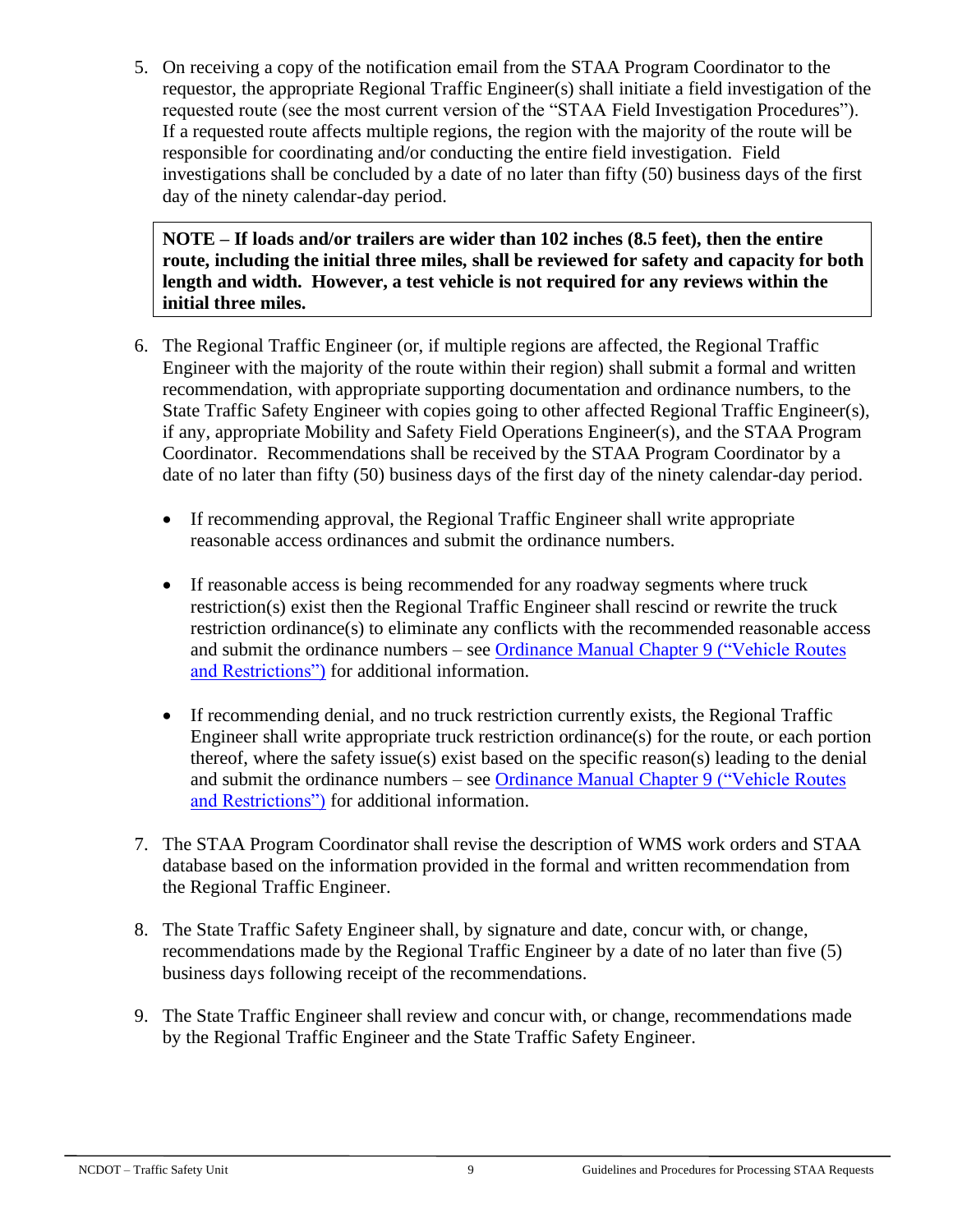10. The STAA Program Coordinator shall prepare a final response to the requestor from the State Traffic Engineer and have it sent out by a date of no later than five (5) business days of the State Traffic Safety Engineer's review (see "Approval" and "Denial", below, for additional information).

### *E. Approval*

If the request is approved…

- 1. If the affected Division(s) and/or Region(s) recommended denial of the requested route(s) but the denial was overturned by the State Traffic Engineer, then the State Traffic Engineer's agent shall enter appropriate draft reasonable access ordinances and click the ordinance approval buttons for those individuals recommending denial.
- 2. The STAA Program Coordinator shall send by email (or letter if the requestor does not have email) a copy of the signed ordinance package (including the final response letter and map) to the requestor and state that the requested route(s) have been approved, that a copy of the ordinance package should be carried at all times, and that all weight limits that may exist along the approved route shall be observed. Copies or blind copies, as appropriate, of this correspondence shall be sent to the standard distribution lists (see top of Section D), with additional blind copies (bcc) to the individuals listed in Section D, item 2, the Director of Preconstruction, the State Asset Management Engineer, the Safety Planning Engineer, and the Safety Evaluation Engineer.
- 3. The STAA Program Coordinator shall ensure an updated [North Carolina Truck Network](https://connect.ncdot.gov/business/trucking/Pages/Truck-Network-and-Restrictions.aspx) map, an updated [truck restriction table,](https://connect.ncdot.gov/business/trucking/Pages/Truck-Network-and-Restrictions.aspx) and/or appropriate data files and shape files are loaded onto the internet, if needed.
- 4. The STAA Program Coordinator shall TECO all related WMS orders no later than three (3) months following the date of approval or denial.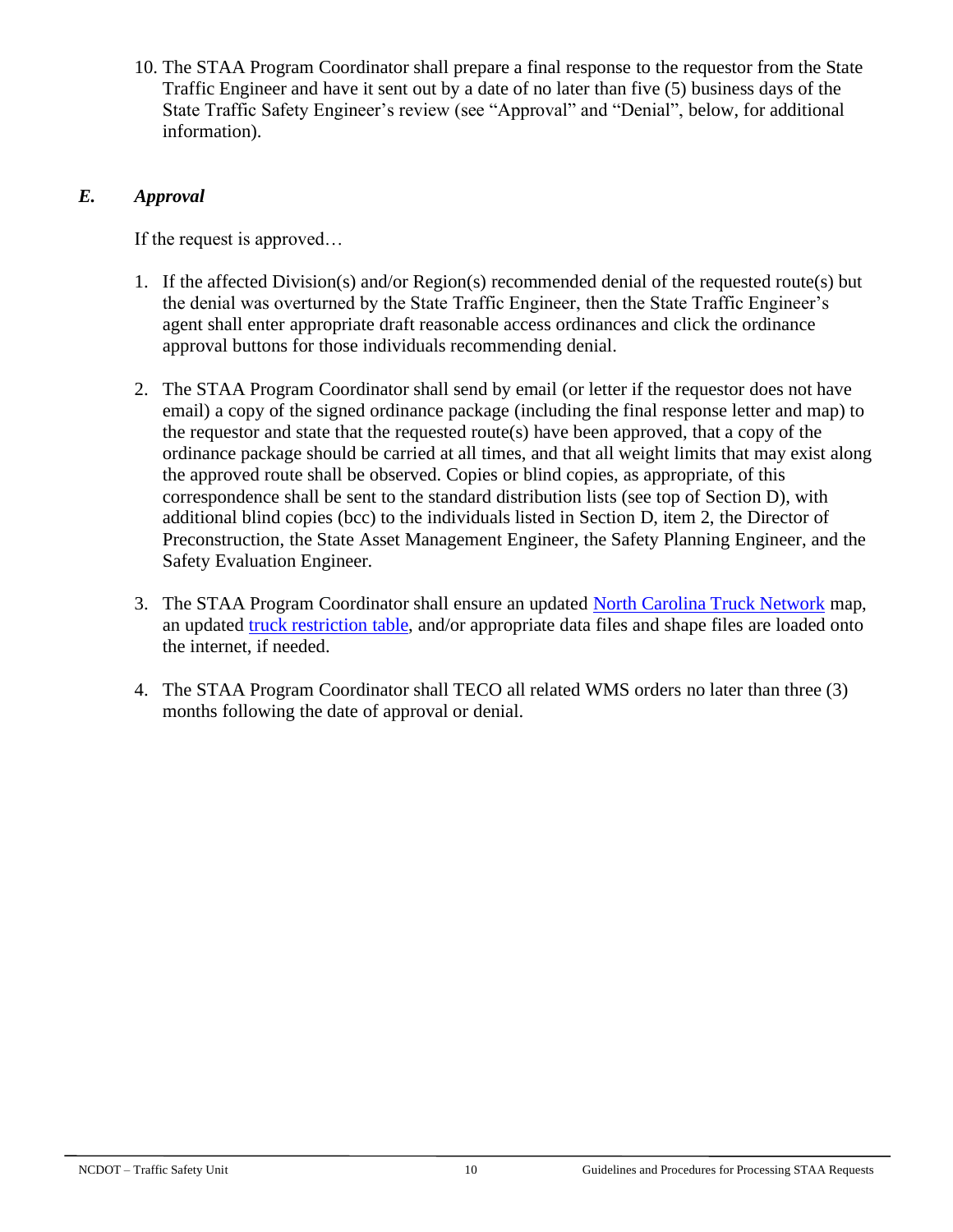## *F. Denial*

If the request is denied…

- 1. The STAA Program Coordinator shall draft a response letter from the State Traffic Engineer to the requestor with copies or blind copies, as appropriate, being sent to the standard distribution lists (see top of Section D), with additional blind copies (bcc) to the individuals listed in Section D, item 2. The denial letter shall have the following information:
	- Date
	- Reasonable access request number
	- Name of Company or Individual
	- Type of denied vehicle combination (53-foot trailer, twin trailer, or both)
	- Description of reasonable access route including terminals or NN/NCTN connection
	- Reason(s) for denial
	- Signature of the State Traffic Engineer
- 2. The STAA Program Coordinator shall ensure an updated [North Carolina Truck Network](https://connect.ncdot.gov/business/trucking/Pages/Truck-Network-and-Restrictions.aspx) map, an updated truck [restriction table,](https://connect.ncdot.gov/business/trucking/Pages/Truck-Network-and-Restrictions.aspx) and/or appropriate data files and shape files are loaded onto the internet, if needed.
- 3. The STAA Program Coordinator shall TECO all related WMS orders no later than three (3) months following the date of approval or denial.

## *G. Revocation Due to Safety*

The following steps should be completed if an existing route is revoked due to safety considerations…

- 1. Regional Traffic Engineers shall submit truck restriction ordinance(s) for the route, or each portion thereof, where the safety issue(s) exist based on the specific reason(s) leading to the revocation – see [Ordinance Manual Chapter 9 \("Vehicle Routes and Restrictions"\)](https://connect.ncdot.gov/resources/safety/Crash%20Data%20and%20TEAAS%20System/Chapter_09_Vehicle_Routes_and_Restrictions.pdf) for additional information.
- 2. Regional Traffic Engineers shall recommend repeal of the affected reasonable access ordinances.
- 3. Regional Traffic Engineers shall submit the ordinance numbers for all affected ordinances (truck restriction and reasonable access) to the STAA Program Coordinator.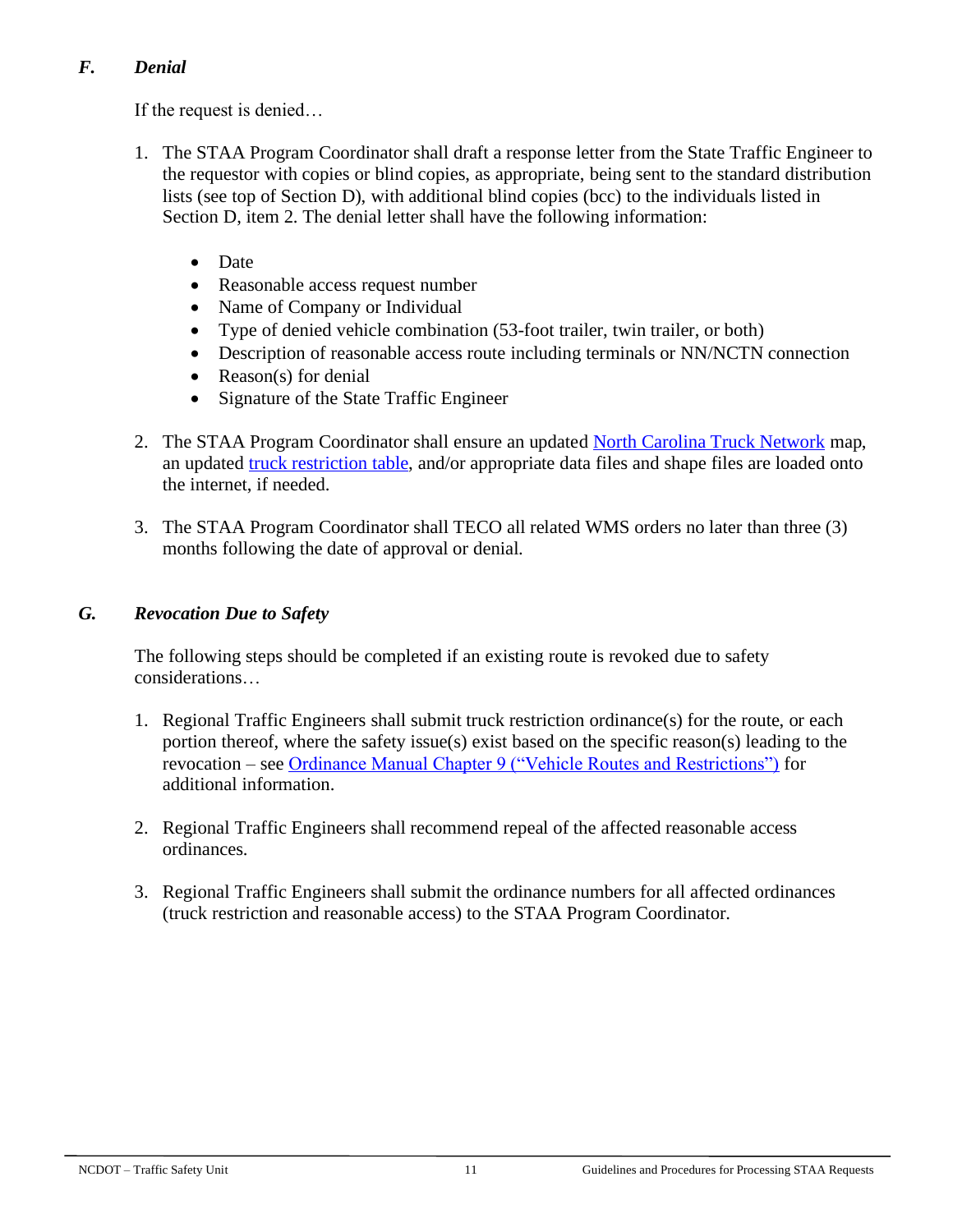- 4. The STAA Program Coordinator shall draft a revocation letter from the State Traffic Engineer to the original requestor with copies or blind copies, as appropriate, being sent to the standard distribution lists (see top of Section D), with additional blind copies (bcc) to the individuals listed in Section D, item 2. The revocation letter shall have the following information:
	- Date of letter
	- Revocation date (must be at least 30 days from the date of the letter)
	- Reasonable access request number
	- Name of Company or Individual
	- Type of vehicle combination (53-foot trailer, twin trailer, or both)
	- Description of reasonable access route including terminals or NN/NCTN connection
	- Reason(s) for revocation
- 5. The STAA Program Coordinator shall have the revocation date entered as the repeal date in the affected reasonable access ordinance(s) and as the effective date of the truck restriction ordinance(s).
- 6. The STAA Program Coordinator shall ensure an updated [North Carolina Truck Network](https://connect.ncdot.gov/business/trucking/Pages/Truck-Network-and-Restrictions.aspx) map, an updated [truck restriction table,](https://connect.ncdot.gov/business/trucking/Pages/Truck-Network-and-Restrictions.aspx) and/or appropriate data files and shape files are loaded onto the internet, if needed.

## *H. Removal Due to Obsolescence*

The following steps should be completed if an existing route is rendered obsolete by route changes, legislative changes, or the closure/relocation of a terminal…

- 1. Reasonable access ordinances rendered obsolete by route changes or legislative changes shall be included in route change packages (if affected by route changes) or in a stand-alone ordinance package with a copy of the session law (if affected by legislative changes).
- 2. The STAA Program Coordinator shall draft a letter to the original requestor with copies or blind copies, as appropriate, being sent to the standard distribution lists (see top of Section D), with additional blind copies (bcc) to the individuals listed in Section D, item 2, with the following information:
	- Date
	- Reasonable access request number
	- Name of Company or Individual
	- Type of vehicle combination (53-foot trailer, twin trailer, or both)
	- Description of reasonable access route including terminals or NN/NCTN connection
	- Date of removal (route change approval date or session law effective date)
	- Reason(s) for removal
- 3. The STAA Program Coordinator shall ensure an updated [North Carolina Truck Network](https://connect.ncdot.gov/business/trucking/Pages/Truck-Network-and-Restrictions.aspx) map, an updated [truck restriction table,](https://connect.ncdot.gov/business/trucking/Pages/Truck-Network-and-Restrictions.aspx) and/or appropriate data files and shape files are loaded onto the internet, if needed.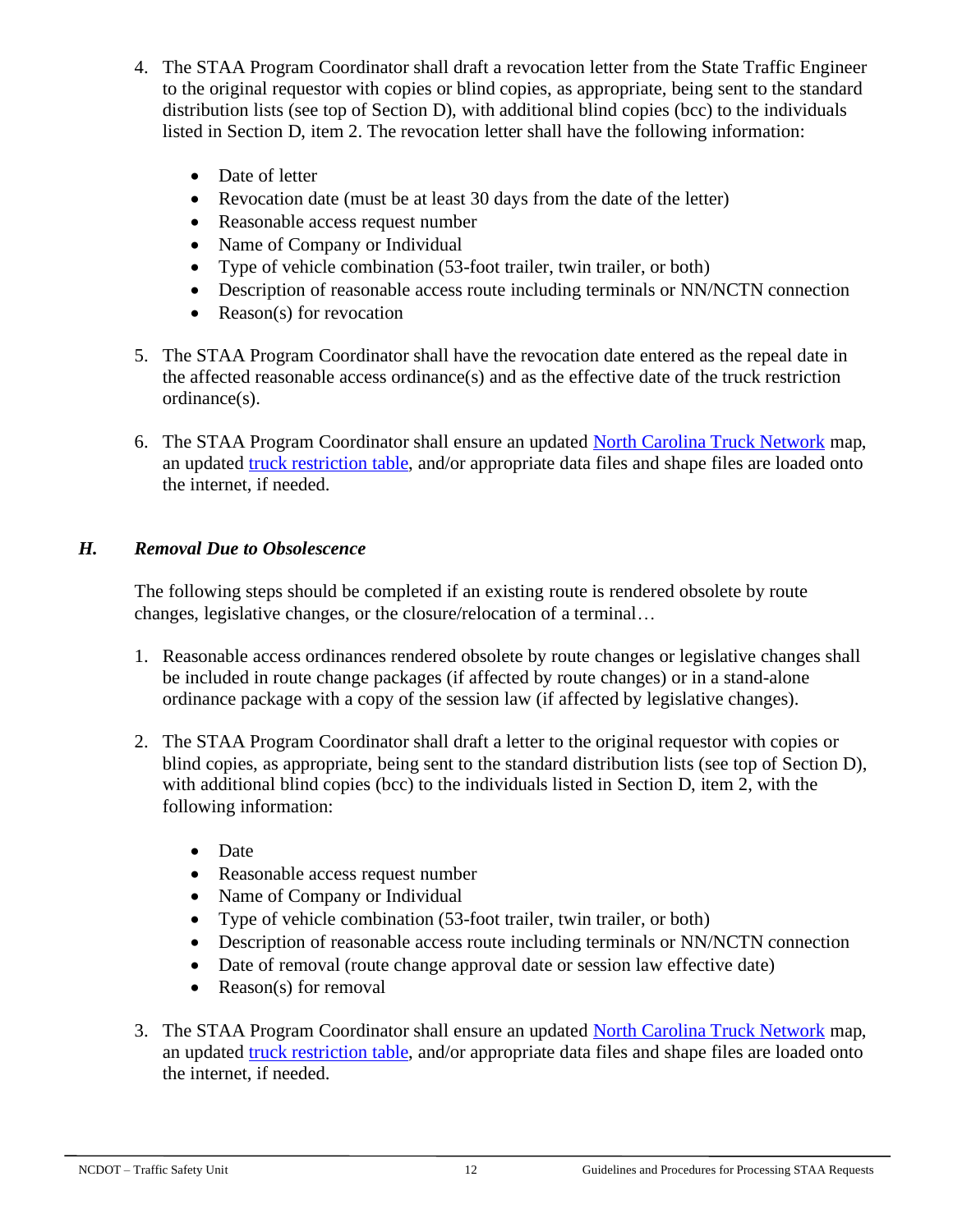### **IV. Requests for Designation**

### *A. Requests*

Routes may be designated for use by one or more types of STAA-dimensioned vehicles by the Department or at the request of individuals. Designations should be logical extensions of the current [North Carolina Truck Network.](https://connect.ncdot.gov/business/trucking/Pages/Truck-Network-and-Restrictions.aspx) Requests for designation of a route by individuals must include a signed [application](https://connect.ncdot.gov/business/trucking/Trucking%20Documents/Application_Route_Designation.pdf) sent to the State Traffic Engineer that indicates the type(s) of vehicle combinations for designation, the specific route to be designated, the terminal (beginning and ending) routes or locations, applicable maps, and contact information (name, email, phone numbers, etc.). An [application](https://connect.ncdot.gov/business/trucking/Trucking%20Documents/Application_Route_Designation.pdf) shall only be considered received when dated by the STAA Program Coordinator. [Applications for route designations](https://connect.ncdot.gov/business/trucking/Trucking%20Documents/Application_Route_Designation.pdf) are available on the internet.

Note – The STAA Program Coordinator shall identify the appropriate tier(s) of the requested route(s) – statewide, regional, or division – and open [WMS Orders](https://connect.ncdot.gov/resources/safety/Teppl/Pages/Teppl-Topic.aspx?Topic_List=W35) when an application is received.

### *B. Route Verification*

The verification process is required to determine if the information on the [application](https://connect.ncdot.gov/business/trucking/Trucking%20Documents/Application_Route_Designation.pdf) or request is complete and correct. A maximum of thirty (30) business days will be allowed for verification, and each [application](https://connect.ncdot.gov/business/trucking/Trucking%20Documents/Application_Route_Designation.pdf) or request will have the date of verification indicated on it. This step may be completed by internal staff or contracted out. This step is only to verify that a complete, accurate, and continuous route has been provided and understood, and that no safety investigation or response development is required at this point.

- 1. Review the [application](https://connect.ncdot.gov/business/trucking/Trucking%20Documents/Application_Route_Designation.pdf) and the route. Verify, using local regional knowledge and route familiarity, that the requested route is complete, accurate, and continuous.
- 2. Identify and inventory all State highway system roads and their associated local names along the route (a simple list is fine – see example at bottom).
- 3. If necessary, contact the requestor for additional information or to discuss potential alternate routes. Be sure to carbon copy the STAA Program Coordinator on any contacts.

### **Note 1 – Minimal contact should be sufficient for additional information or clarification.**

**Note 2 – Even though alternate routes (for whatever reason) may be identified, suggested, and discussed with the requestor, the originally requested route cannot be changed without approval by the requestor.**

**Note 3 – If, by the end of the ten (10) business day period, clarification has not been provided or the requestor has not returned attempted contacts, then email the STAA Program Coordinator with this information, and the application will be considered unverified and incomplete and nothing further is required at this time.**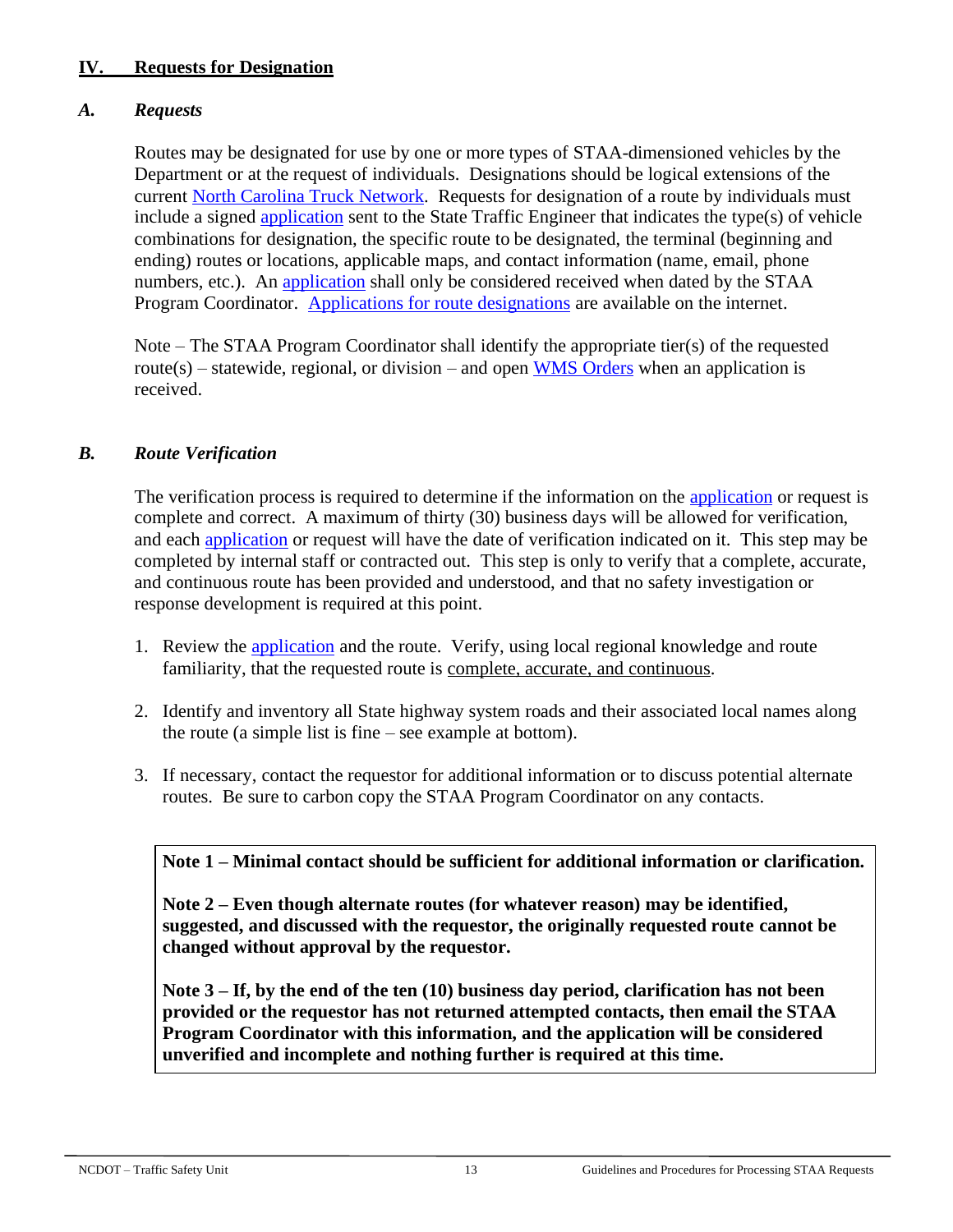- 4. Once the route has been verified, email the STAA Program Coordinator with the following:
	- Application number
	- A statement that the route description is complete, accurate, and continuous
	- Any additional statements regarding the requested route and/or comments/clarifications from the requestor (as needed and if applicable)
	- A list of counties and cities (if any) affected by the route
	- A list of newspapers regularly circulated in the affected area recommended for public notices
	- A description of the route, by county, using State highway system roads and their local names, as indicated by the following example:

*Surry County: NC 752 between I 77 and US 601, US 601 between NC 752 and NC 268, NC 268 between US 601 and SR 1003 (Siloam Road), SR 1003 (Siloam Road) between NC 268 and the Hardy Brothers Inc. terminal located at 2916 Siloam Road.*

### *C. Review and Evaluation*

Following verification of an [application for designation,](https://connect.ncdot.gov/business/trucking/Trucking%20Documents/Application_Route_Designation.pdf) the Transportation Mobility and Safety Division, or contractor, shall complete the following to review and evaluate the request. For steps 1-5, the standard carbon copy (cc) distribution list is as follows…

- Board of Transportation member(s)
- Secretary of Transportation
- Chief Engineer
- Deputy Chief Engineer
- State Traffic Engineer
- Division Engineer(s)

…and the standard blind copy (bcc) list is as follows…

- State Traffic Safety Engineer
- Mobility and Safety Field Operations Engineer(s)
- Regional Traffic Engineer(s)
- Division Operation Engineer(s)
- Division Traffic Engineer(s)
- Traffic Safety Systems Engineer
- Highway Safety Improvement Program Engineer
- Mobility and Safety Information Engineer
- STAA Program Coordinator (if the work is being performed by a contractor)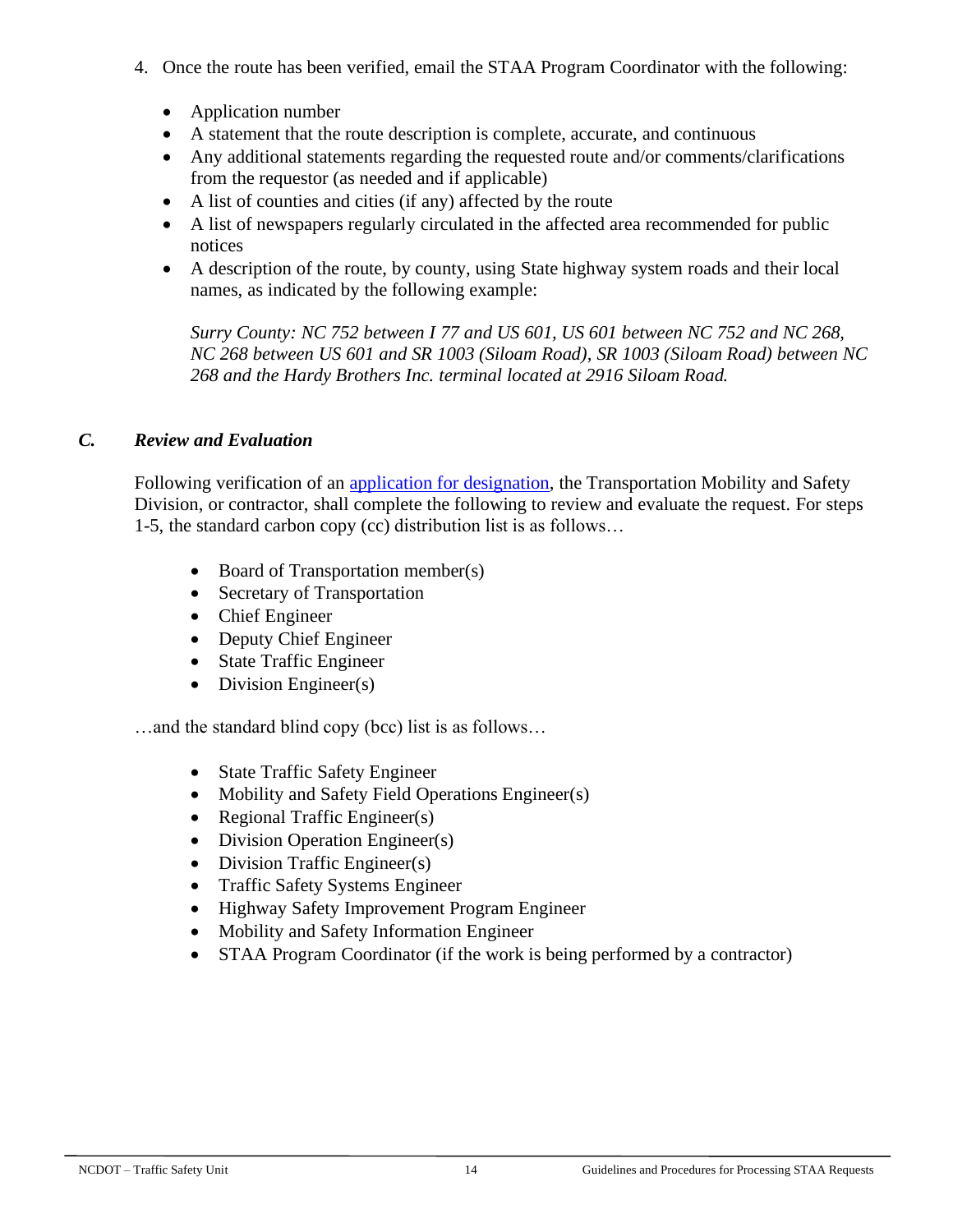- 1. The requestor shall be notified by email (or letter if the requestor does not have email) when their [application](https://connect.ncdot.gov/business/trucking/Trucking%20Documents/Application_Route_Designation.pdf) has been received and verified by a date of no later than ten (10) business days of the verification process. The correspondence shall be from the STAA Program Coordinator to the requestor with copies or blind copies, as appropriate, being sent to the standard distribution lists (see top of Section C).
- 2. The STAA Program Coordinator or contractor shall email a notification (see Appendix B for example) of the request for designation to the following individuals with written comments requested to be submitted by a date of no later than ninety (90) calendar days of the verification date…
	- Director of SHP's Motor Carrier Enforcement and Special Operations
	- County Manager of each affected county
	- City/Town Manager of each affected municipality with a copy being sent to the Mayor (if the municipality does not have a City/Town Manager, then send it to the Chief of Police or, if no Chief of Police, then send it directly to the Mayor)
	- Municipal Planning Organization (MPO) Director of each affected MPO (if the MPO does not have a Director, then the letter shall be to the senior planner/transportation planner)
	- Rural Planning Organization (RPO) Director of each affected RPO (if the RPO does not have a Director, then the letter shall be to the senior planner/transportation planner)

…with copies or blind copies, as appropriate, being sent to the standard distribution lists (top of Section C), and additional blind copies (bcc) being sent to the following individuals…

- Colonel of the State Highway Patrol (SHP)
- SHP's Motor Carrier Enforcement, Size and Weight Division (currently F/Sgt. T. W. Peterson, [timothy.peterson@ncdps.gov\)](mailto:timothy.peterson@ncdps.gov)
- SHP's Unit Commander of Motor Carrier Enforcement (currently Capt. Shannon McLaughlin) Shannon.McLaughlin@ncdps.gov
- 3. The STAA Program Coordinator or contractor shall email the appropriate Regional Traffic Engineer(s) and the Highway Safety Improvement Program Engineer that the review and evaluation process has begun and shall include the appropriate designation request number and WMS order numbers.
- 4. Expedited crash, crash rate, and critical crash rate analyses of the requested route(s) shall be initiated. This work shall be assigned by the STAA Program Coordinator to the Highway Safety Improvement Program Engineer, or contractor, who will send the information directly to the appropriate Mobility and Safety Field Operations Engineer(s) and the appropriate Regional Traffic Engineer(s) within sixty (60) business days of the verification process. **Highway Safety Improvement Program staff shall** *not* **TECO any WMS orders related to the request**.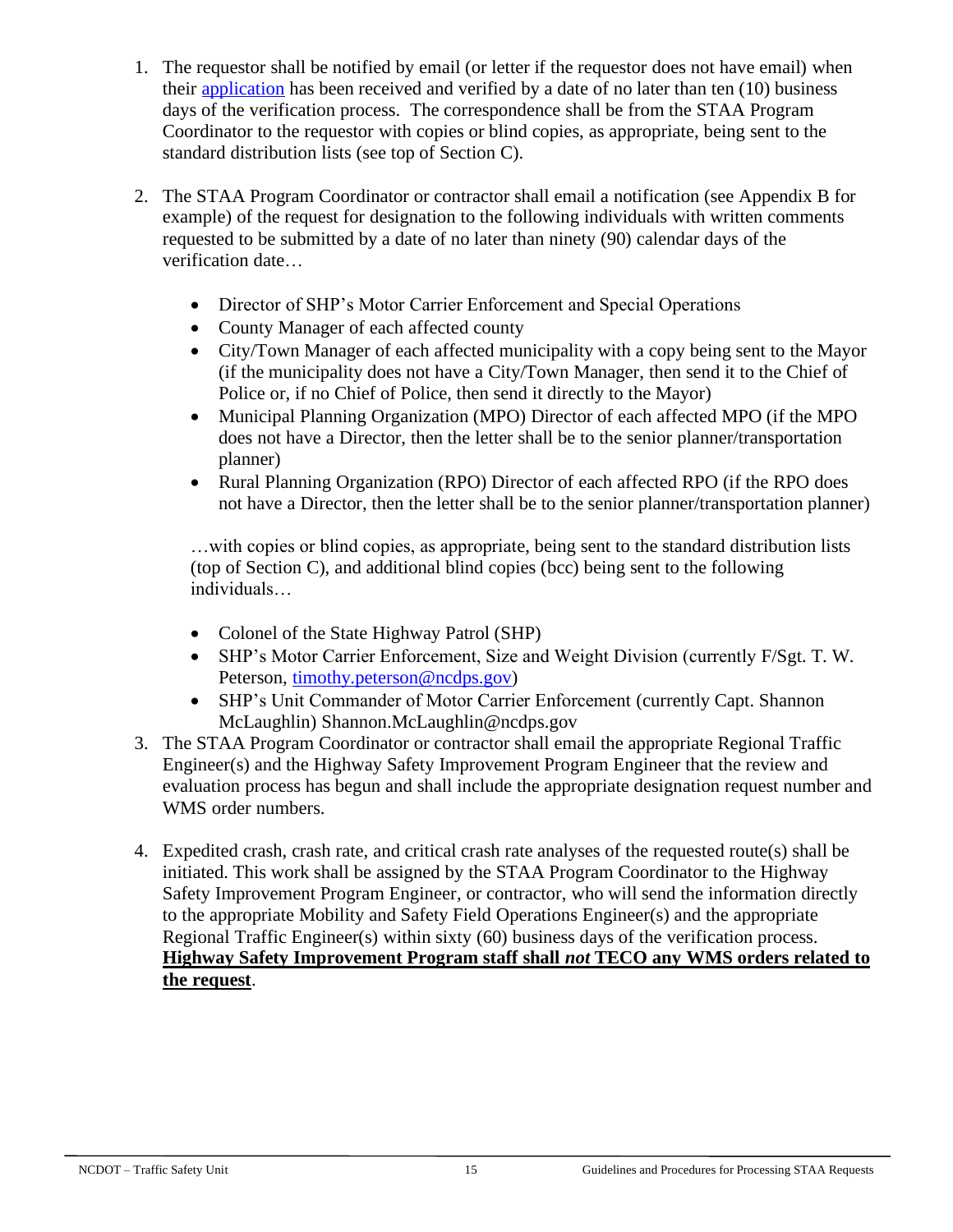- 5. A field investigation of the requested route shall be initiated. This work shall be assigned by the STAA Program Coordinator to the appropriate Regional Traffic Engineer or contractor. If assigned to Regional Traffic Engineers and multiple regions are affected, then the region with the majority of the route will be responsible for coordinating and/or conducting the entire field investigation. Field investigations shall include three road miles along each direction of any intersecting route(s) and shall be concluded within ninety (90) business days of the verification process.
- 6. The responsible Regional Traffic Engineer, or contractor, shall submit a formal and written recommendation, with appropriate supporting documentation, to the State Traffic Safety Engineer with copies going to other affected Regional Traffic Engineer(s), if any, appropriate Mobility and Safety Field Operations Engineer(s), and the STAA Program Coordinator. Recommendations shall be submitted within ninety (90) business days of the verification process.
- 7. The STAA Program Coordinator shall revise the description of WMS work orders and STAA database based on the information provided in the formal and written recommendation from the Regional Traffic Engineer or contractor.
- 8. The State Traffic Safety Engineer shall, by signature and date, concur with, or change, recommendations made by the Regional Traffic Engineer or contractor.
- 9. The State Traffic Engineer will decide whether the requested route can safely accommodate the requested vehicle combination(s), has sufficient capacity to handle the requested vehicle combination(s), and whether or not there is a public convenience and need for such designation.
- 10. If the State Traffic Engineer determines that the requested route cannot safely accommodate the requested vehicle combination(s), does not have sufficient capacity to handle the requested vehicle combination(s), or there is no need for the designation for public convenience, then the request is denied. Skip to Section H, below.
- 11. If the State Traffic Engineer determines that the requested route can safely accommodate the requested vehicle combination(s), has sufficient capacity to handle the requested vehicle combination(s), and there is a need for the designation for public convenience, then the STAA Program Coordinator will proceed with public hearings, or the opportunity for public hearings (continue to Section D, below).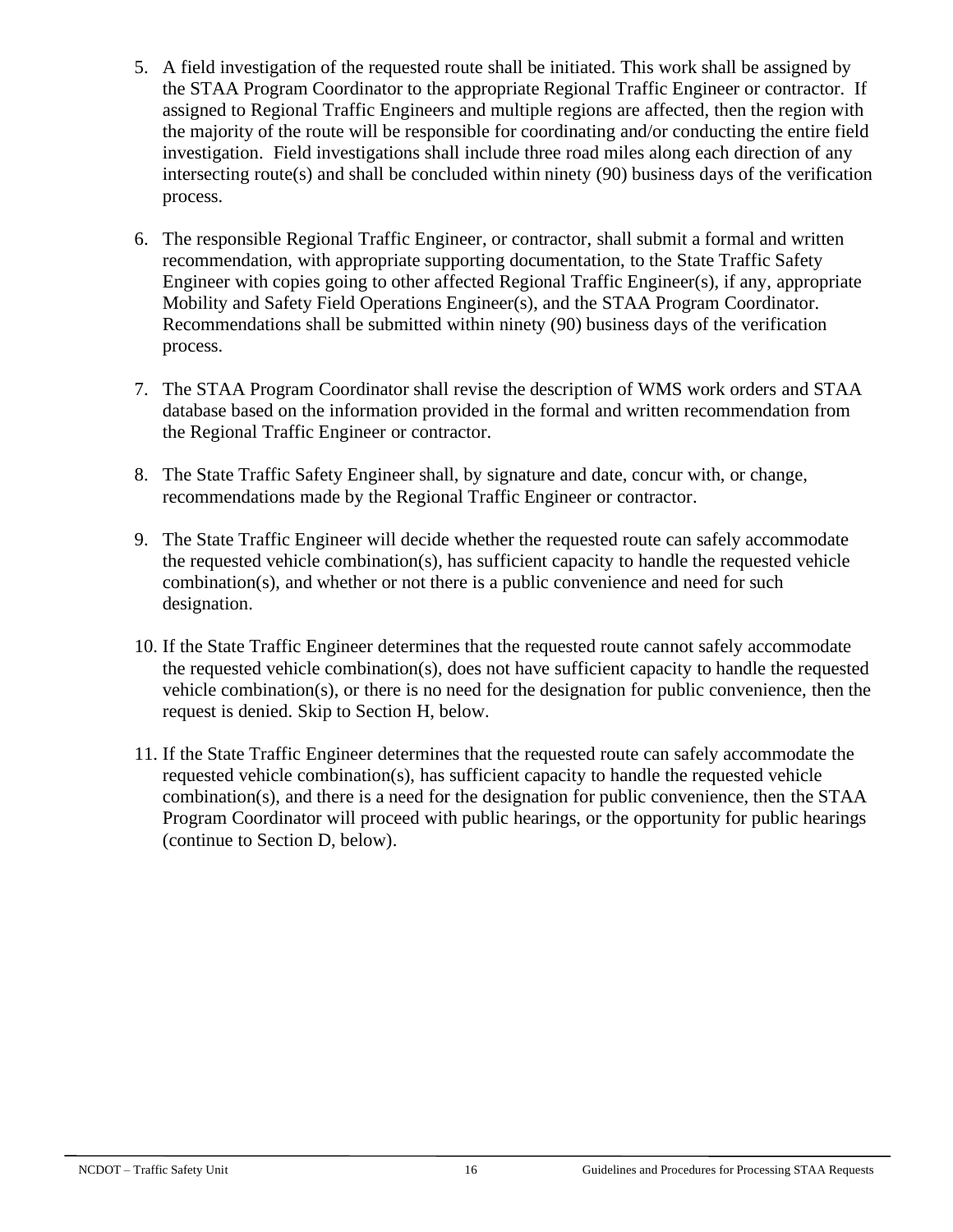**NOTE – Public hearings, or the opportunity for public hearings, shall be published and proved in accordance with general statutes [§1-597,](http://www.ncleg.net/EnactedLegislation/Statutes/HTML/BySection/Chapter_1/GS_1-597.html) [§1-598,](http://www.ncleg.net/EnactedLegislation/Statutes/HTML/BySection/Chapter_1/GS_1-598.html) [§1-599,](http://www.ncleg.net/EnactedLegislation/Statutes/HTML/BySection/Chapter_1/GS_1-599.html) and [§1-600.](http://www.ncleg.net/EnactedLegislation/Statutes/HTML/BySection/Chapter_1/GS_1-600.html) Also, in order to comply with [Title VI of the Civil Rights Act of 1964,](http://www.justice.gov/crt/title-vi-civil-rights-act-1964-42-usc-2000d-et-seq) as amended, and [Executive Order 13166](http://www.justice.gov/crt/lep/13166/eo13166.html) ("Improving Access to Services for Persons with Limited English Proficiency"), all public hearings, or the opportunity for public hearings, shall also be published in a Hispanic language publication (if available in that area).**

- 1. **Skip this step if a request for public hearings was received for each affected county in comments from step 2 in the previous section (Section C, above).** The STAA Program Coordinator shall advertise the opportunity for public hearings in a news release through the NCDOT Communications Office (see Appendix C for example). Send an email to the Communications Officer that represents the Transportation Mobility and Safety Division (TMSD) with the wording attached and ask that it be posted. Set the due date for comments to be the last business day of the week, a minimum of three weeks from the date of the advertisement.
- 2. **Skip this step if a request for public hearings was received for each affected county in comments from step 2 in the previous section (Section C, above). Also, skip this step for a specific county if a request for public hearings was received for that county in comments from step 2 in the previous section (Section C, above).** The STAA Program Coordinator shall publish the opportunity for public hearings (see Appendix D for example) in the legal section of a newspaper in each affected county (in accordance with  $\S 20-115.1$ , g, 3).
- 3. **Skip this step if a request for public hearings was received for each affected county in comments from step 2 in the previous section (Section C, above).** The STAA Program Coordinator shall post the opportunity for public hearings in the county courthouse in each affected county (see Appendix D for example) in accordance with  $\S 20-115.1$ , g, 3. Each courthouse will need to be contacted individually as this process is different for each courthouse.
- 4. **Skip this step if no public hearings were requested.** If a request for public hearing(s) has been received, the STAA Program Coordinator will coordinate with the NCDOT's Public Involvement and Community Studies Group (PICS) to schedule and run the public hearing(s). The STAA Program Coordinator shall provide a handout to the PICS for the public hearings.
- 5. If public hearing(s) have been requested, or following the closing date for requesting public hearings, the STAA Program Coordinator shall notify the Chief Engineer of the proposed designation. This notification shall be in the form of a memo from the State Traffic Engineer to the Chief Engineer with copies going to the Secretary of Transportation, the Chief Operating Officer, appropriate Division Engineers, and the State Traffic Safety Engineer, and shall include a brief overview of the proposed route, the original requestor(s), a statement of compliance with  $\S 20-115.1$ , g, 1-3, whether or not a public hearing has been requested, and the next step in the process.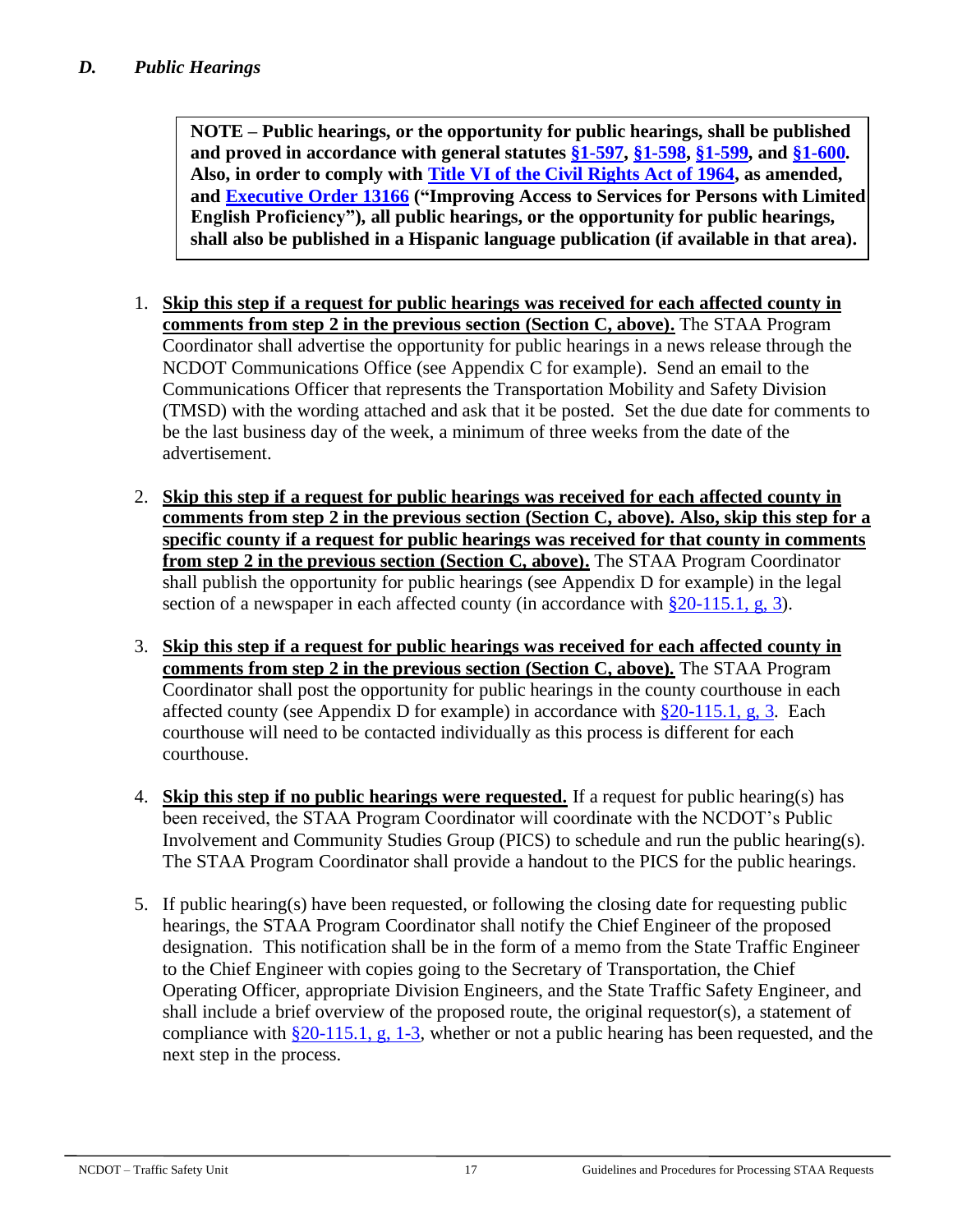- 6. **Skip this step if no public hearings were requested.** If a request for public hearing(s) has been received, and once the NCDOT's Public Involvement and Community Studies Group has scheduled the public hearing(s), the STAA Program Coordinator shall request a news release through the NCDOT Communications Office, shall advertise the public hearing(s) in the legal section of a newspaper in each affected county, and shall post the public hearing(s) at the courthouse in each affected county (in accordance with  $\S 20-115.1, g, 3$ ). Refer to steps 1 through 3, above (see Appendix E and Appendix F for examples).
- 7. **Skip this step if no public hearings were requested.** If public hearing(s) have been requested and established, the STAA Program Coordinator shall notify, by email, the appropriate Division Engineer(s), Division Operations Engineer(s), Division Maintenance Engineer(s), Division Traffic Engineer(s), Mobility and Safety Field Operations Engineer(s), Regional Traffic Engineer(s), the State Traffic Engineer, the State Traffic Safety Engineer, and the North Carolina Trucking Association's (NCTA) Director of Safety and Security of the date(s), time(s), and location(s) of the hearing(s). The email will also state that the Regional Traffic Engineer or contractor conducting the field investigation, or their designee, is required to attend each appropriate hearing along with the State Traffic Engineer.
- 8. **Skip this step if no public hearings were requested.** The STAA Program Coordinator shall provide to the NCDOT's Public Involvement and Community Studies Group a handout (including maps, a copy of the field investigation and recommendations, and a comment sheet) appropriate for each public hearing scheduled. The comment sheet shall provide a minimum of two weeks following each hearing for postmarked/time stamped comments to be returned.
- 9. After completion of any and all public hearings, the State Traffic Engineer shall review any transcripts, comments, and other related information with the State Traffic Safety Engineer, the STAA Program Coordinator, the Mobility and Safety Information Engineer, appropriate Mobility and Safety Field Operations Engineer(s), and appropriate Regional Traffic Engineer(s). If no citizen comments have been received the STAA Program Coordinator shall contact the State Traffic Engineer to see if this review meeting should still be held or if we should proceed directly to the next step (if the State Traffic Engineer denies the request then go to Section H).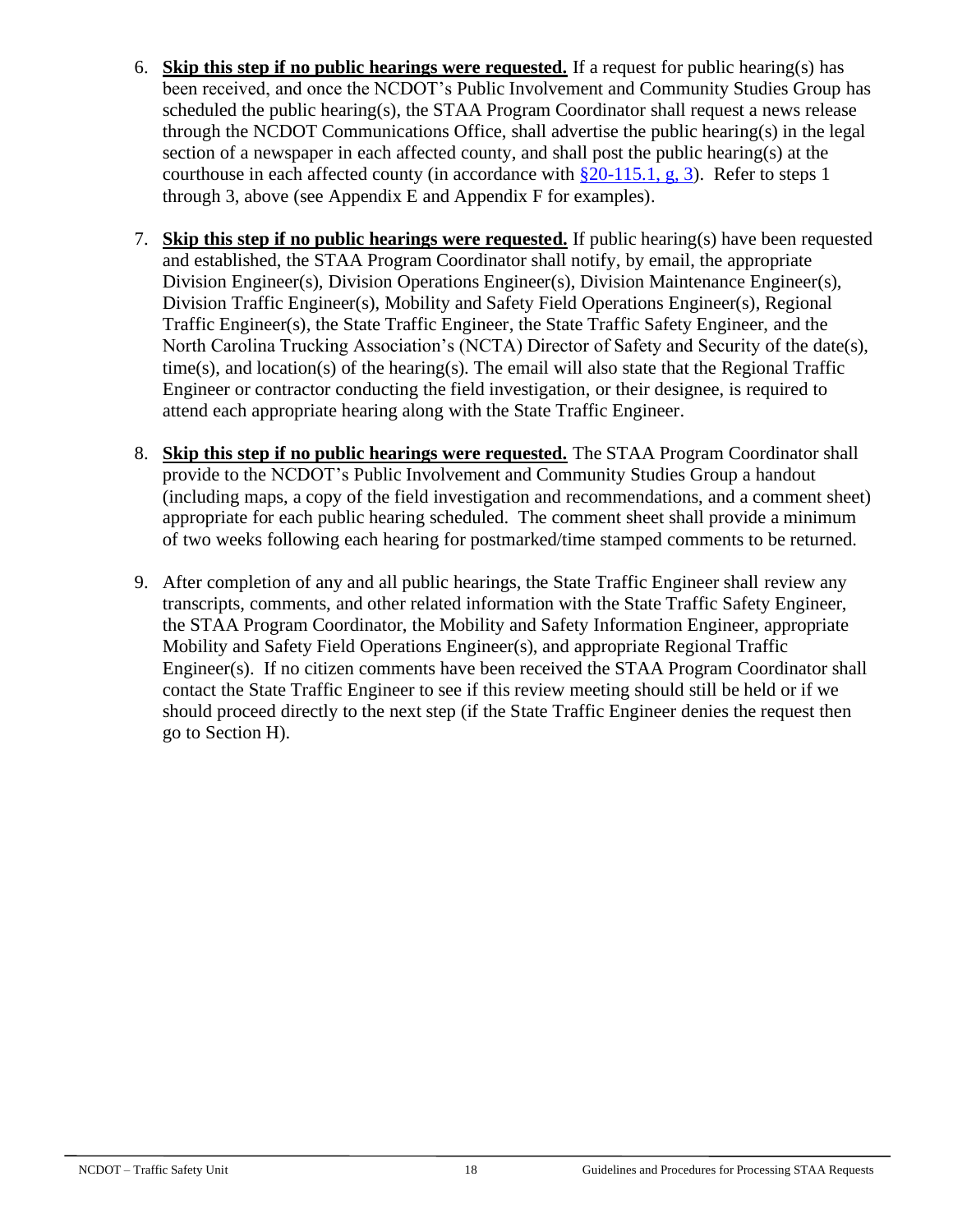### *E. Legislative Consultation*

- 1. After completion of any and all public hearings, and the review of any transcripts and comments, the STAA Program Coordinator shall prepare a draft letter from the State Traffic Engineer to the Joint Legislative Commission on Governmental Operations (JLCGO) recommending designation of the requested route(s) and send it, and any supporting documentation, to the State Traffic Engineer.
- 2. The State Traffic Engineer will provide the JLCGO draft letter, and any supporting documentation, to the Secretary's Office for a two (2) week review.
- 3. Following the Secretary's Office review, the State Traffic Engineer shall consult with the JLCGO regarding the route designation (in accordance with  $\S 20$ -115.1, g), and all correspondence shall be by email in accordance with [Commission Guidelines.](https://www.ncleg.gov/Committees/CommitteeInfo/NonStanding/152#Documents) This consultation shall take place in the form of a letter from the State Traffic Engineer to the chairpersons of the Commission with copies going to the Chair of the Board of Transportation, affected member(s) of the Board of Transportation, the Secretary of Transportation, the Chief Engineer, and the Department's Legislative Liaison. The letter shall include a brief overview of the proposed route, the original requestor(s), statement of compliance with  $\S 20-115.1$ , g, 1-[3,](http://www.ncleg.net/EnactedLegislation/Statutes/HTML/BySection/Chapter_20/GS_20-115.1.html) and any support and/or opposition (or a statement of no opposition if none has been received). Consultation shall conform to [Commission Guidelines](https://www.ncleg.gov/Committees/CommitteeInfo/NonStanding/152#Documents) and will generally be completed within ninety (90) days unless additional information or consultation is requested by the Commission.

### *F. Approval*

If the route is approved…

- 1. The STAA Program Coordinator shall notify the appropriate Regional Traffic Engineers to enter and approve appropriate designation ordinances for the approved vehicle combination(s) into the ordinance system – see [Ordinance Manual Chapter 9 \("Vehicle Routes and](https://connect.ncdot.gov/resources/safety/Crash%20Data%20and%20TEAAS%20System/Chapter_09_Vehicle_Routes_and_Restrictions.pdf)  [Restrictions"\)](https://connect.ncdot.gov/resources/safety/Crash%20Data%20and%20TEAAS%20System/Chapter_09_Vehicle_Routes_and_Restrictions.pdf) for additional information.
- 2. The appropriate Regional Traffic Engineers shall also rescind or rewrite any truck restriction ordinance(s) that exist on the designated route(s) to eliminate any conflicts with the designation – see [Ordinance Manual Chapter 9 \("Vehicle Routes and Restrictions"\)](https://connect.ncdot.gov/resources/safety/Crash%20Data%20and%20TEAAS%20System/Chapter_09_Vehicle_Routes_and_Restrictions.pdf) for additional information.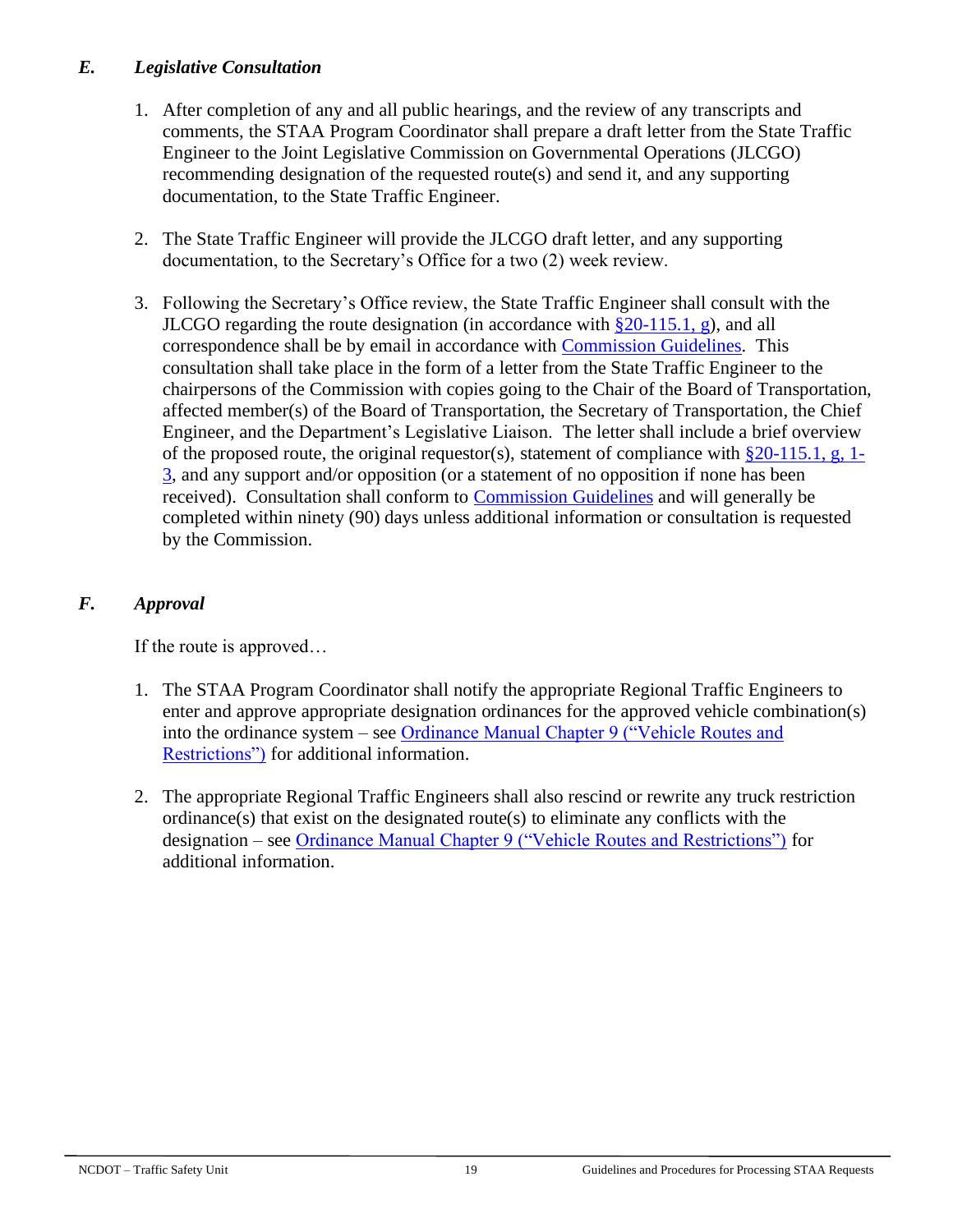- 3. The requestor shall be notified by letter from the State Traffic Engineer to the requestor once a request has been approved. The letter shall have copies or blind copies, as appropriate, being sent to the standard distribution lists (top of Section C), with additional copies (cc) being sent to the Chair of the Board of Transportation, the Joint Legislative Commission on Governmental Operations and the Department's Legislative Liaison. Additional blind copies (bcc) shall also be sent to the individuals listed in step 2 of Section C and the Director of the Oversize/Overweight Permits Unit, the Director of Preconstruction, the Director of Asset Management, the Safety Planning Engineer and the Safety Evaluation Engineer. The notification letter shall have the following information:
	- Name of Company or Individual
	- Statement of approval
	- Type of approved vehicle combination (53-foot trailer, twin trailer, or both)
	- Description of designated route including terminals or NN/NCTN connections
	- Date of approval (this shall be date of Board of Transportation approval)
	- Signature of the State Traffic Engineer
	- Tracking number (project number, designation request number, etc.)
	- Copy of the ordinance package
- 4. The STAA Program Coordinator shall ensure an updated [North Carolina Truck Network](https://connect.ncdot.gov/business/trucking/Pages/Truck-Network-and-Restrictions.aspx) map, an updated [truck restriction table,](https://connect.ncdot.gov/business/trucking/Pages/Truck-Network-and-Restrictions.aspx) and/or appropriate data files and shape files are loaded onto the internet, if needed.
- 5. The STAA Program Coordinator shall TECO all related WMS orders within three months following the date of the approval.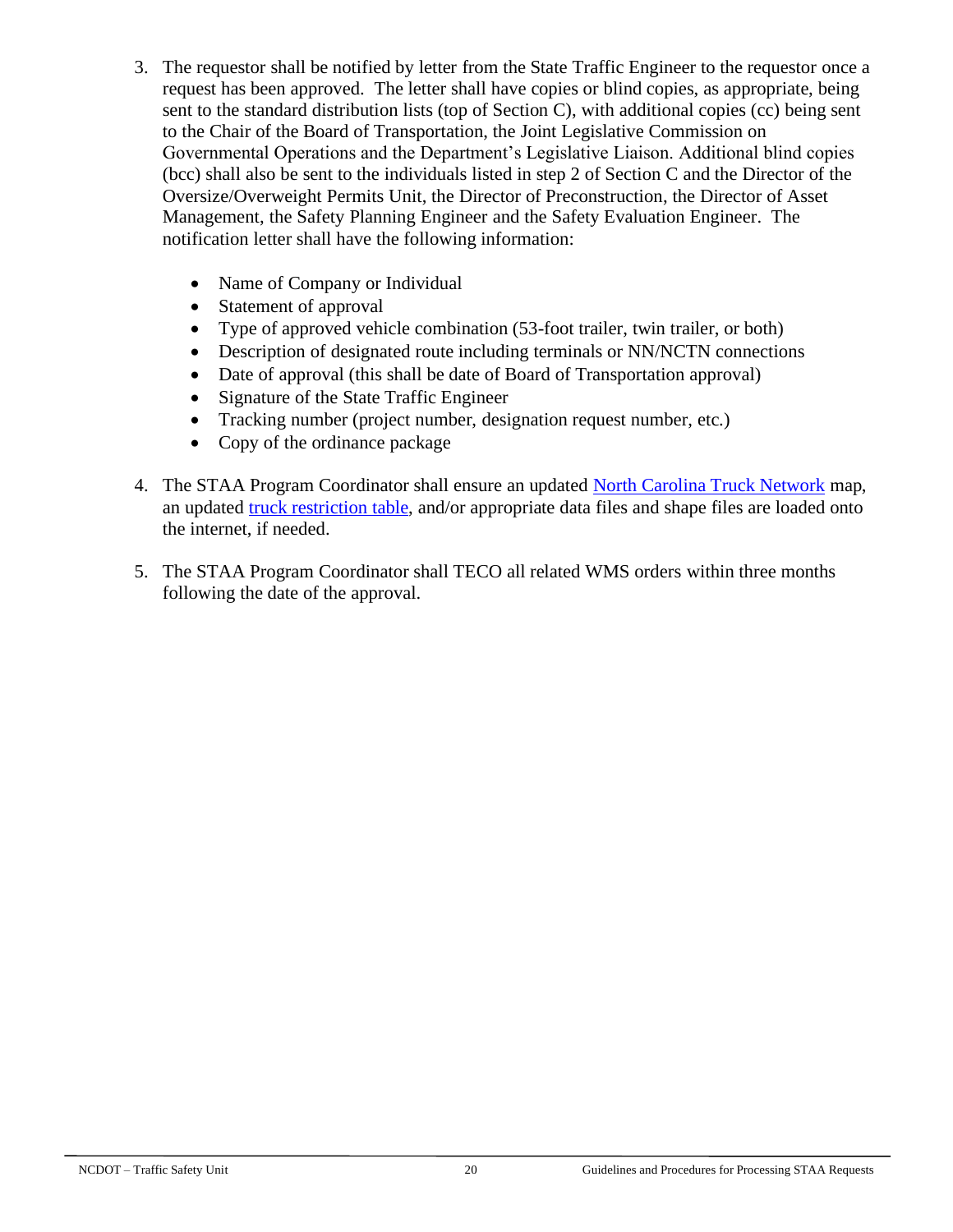## *H. Denial*

If the route was denied by the State Traffic Engineer…

- 1. The requestor shall be notified by letter from the State Traffic Engineer to the requestor once a request has been denied (and must include the reason(s) for the denial). The letter shall have copies or blind copies, as appropriate, being sent to the standard distribution lists (top of Section C), with additional copies (cc) being sent to the Chair of the Board of Transportation, the Joint Legislative Commission on Governmental Operations and the Department's Legislative Liaison. Additional blind copies (bcc) shall also be sent to the individuals listed in step 2 of Section C and the Director of the Oversize/Overweight Permits Unit. The notification letter shall have the following information:
	- Name of Company or Individual
	- Statement of denial
	- Reason(s) for denial (if denied)
	- Type of denied vehicle combination (53-foot trailer, twin trailer, or both)
	- Description of requested route including terminals or NN/NCTN connections
	- Date of denial
	- Signature of the State Traffic Engineer
	- Tracking number (project number, designation request number, etc.)
- 2. If the route designation (or portion thereof) is denied and no truck restrictions currently exists, Regional Traffic Engineers shall submit truck restriction ordinance(s) for the route, or each portion thereof, where the safety issue(s) exist based on the specific reason(s) leading to the denial – see [Ordinance Manual Chapter 9 \("Vehicle Routes and Restrictions"\)](https://connect.ncdot.gov/resources/safety/Crash%20Data%20and%20TEAAS%20System/Chapter_09_Vehicle_Routes_and_Restrictions.pdf) for additional information.
- 3. The STAA Program Coordinator shall ensure an updated [North Carolina Truck Network](https://connect.ncdot.gov/business/trucking/Pages/Truck-Network-and-Restrictions.aspx) map, an updated [truck restriction table,](https://connect.ncdot.gov/business/trucking/Pages/Truck-Network-and-Restrictions.aspx) and/or appropriate data files and shape files are loaded onto the internet, if needed.
- 4. The STAA Program Coordinator shall TECO all related WMS orders within three months following the date of the approval/denial.

## *I. National Network*

If it is desired that the approved designated route be part of the [National Network,](http://ops.fhwa.dot.gov/freight/infrastructure/national_network.htm) then the State Traffic Engineer, or his/her designee, shall work with the United States Department of Transportation, through their local office, to attain approval for addition of the designated route to the [National Network.](http://ops.fhwa.dot.gov/freight/infrastructure/national_network.htm)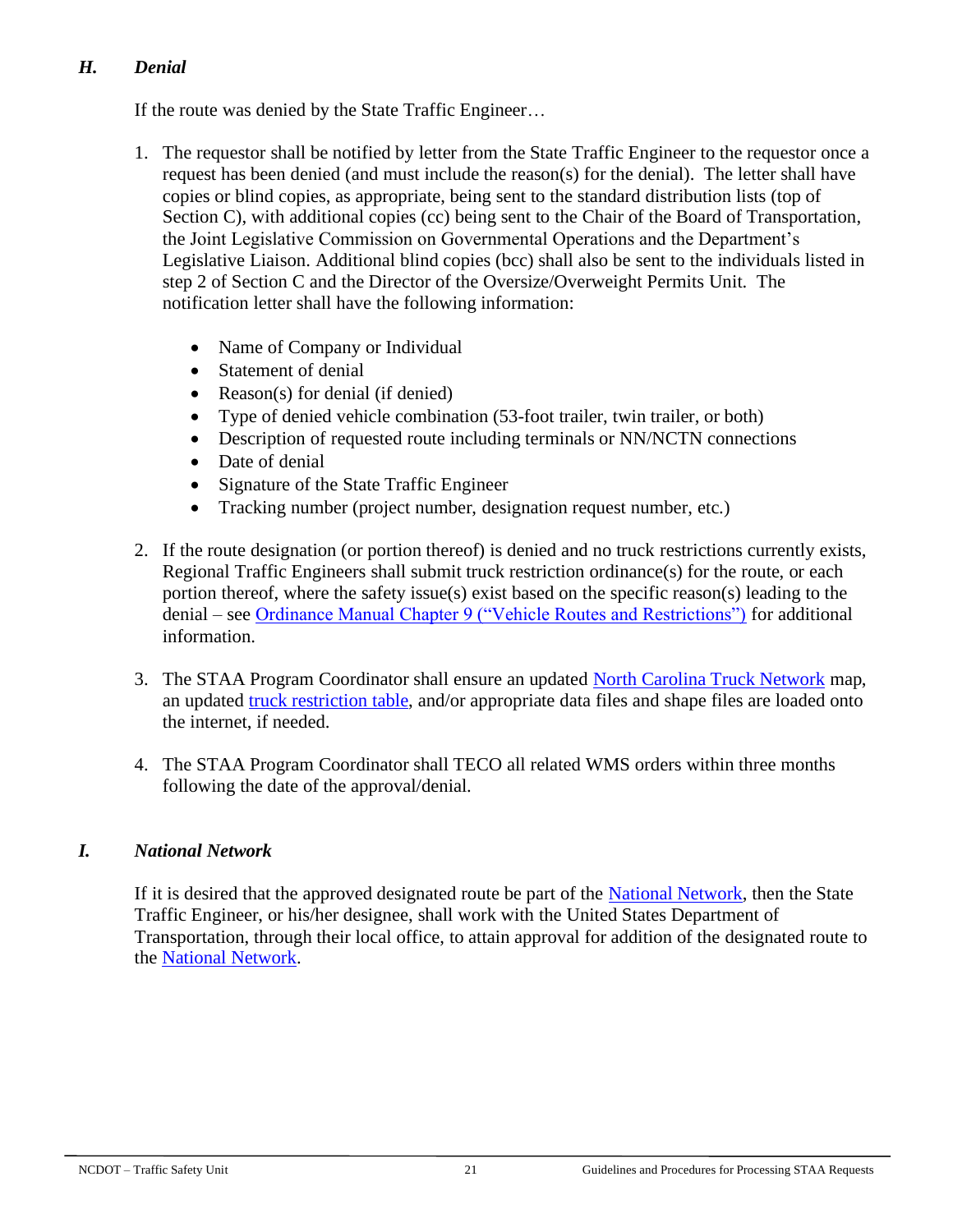### **V. OSOW Permit Unit Requests – Routes Less than Three (3) Miles from the NCTN**

### *A. Request Processing*

Requests from the Oversize/Overweight Permits Unit (OSOW) are generally for vehicle combinations and loads that have two dimensions requiring a permit (one dimension being a trailer length greater than 48 feet and less than or equal to 53 feet, and the other dimension being width, weight, or height). These requests are specific to terminals that are three (3) or less road miles from the North Carolina Truck Network (NCTN). If a terminal is greater than three (3) road miles from the NCTN, or from a primary that is not a NCTN route, then the normal reasonable access process shall be followed (see Section III).

The STAA Program Coordinator receives forms [PF-2](https://connect.ncdot.gov/business/trucking/Documents/Annual%20Permit%20App%20(PF-2).pdf) and [PF-2A](https://connect.ncdot.gov/business/trucking/Documents/Annual%20Permit%20App%20Routes%20(PF-2A).pdf) from OSOW. After receiving the email from OSOW, the following shall be completed within two (2) business days:

- 1. Indicate the date the OSOW forms are received and log it into the STAA database (using an "O" as the indicator).
- 2. Identify the appropriate tier(s) of the requested route(s) statewide, regional, or division.
- 3. Create [2000 and 3000 series orders](https://connect.ncdot.gov/resources/safety/Teppl/Pages/Teppl-Topic.aspx?Topic_List=W35) in the Work Management System (using WMS quick card [WMS-QC-16,](https://connect.ncdot.gov/resources/safety/Teppl/TEPPL%20All%20Documents%20Library/W-35QC16.pdf) steps 1-20 only).
- 4. Forward the OSOW email to the appropriate Regional Traffic Engineer(s) and carbon copy the regional support engineers, regional safety engineers, regional processing assistants, and the appropriate Mobility and Safety Field Operations Engineer. Be sure to include the work order numbers and request a return receipt.

#### *B. Field Review*

On receiving the email from the STAA Program Coordinator, the appropriate Regional Traffic Engineer(s) shall initiate a field review of the requested route. If a requested route affects multiple regions, the region with the majority of the route will be responsible for coordinating and/or conducting the entire field review. Field reviews shall be concluded within ten (10) business days. Expedited crash, crash rate, and critical crash rate analyses may be requested from the Highway Safety Improvement Program Engineer at the discretion of the Regional Traffic Engineer(s) – if crash and rates analyses are requested then five (5) additional business days shall be added to the deadline.

- 1. Check to see if the requested route is within three (3) road miles of a designated route (red line).
- 2. Check to see if the requested route has any truck prohibitions/restrictions.
- 3. Review the requested route for safety and capacity issues from both length and width perspectives (a test vehicle is not required).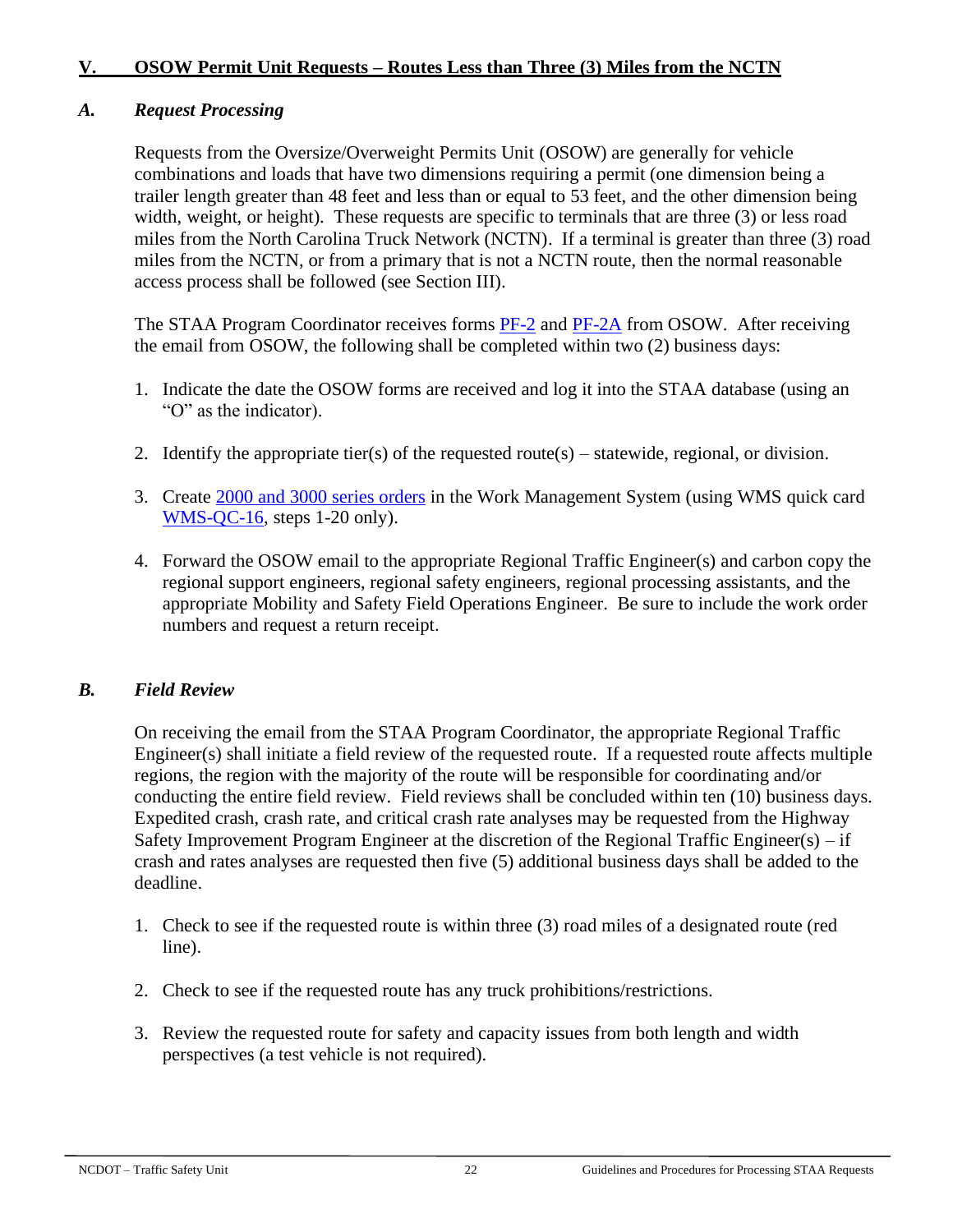- 4. Upon completion of the field review, email the STAA Program Coordinator with the following:
	- Application number
	- A statement that the requested route is/is not within three (3) road miles of a designated route (red line)
	- A statement that there are/are not truck prohibitions/restrictions along the requested route (if the reason for the truck prohibitions/restrictions no longer exist, then the truck prohibitions/restrictions should be re-written and/or repealed) – all ordinance numbers (existing, re-written, repealed, etc.) shall be provided
	- A statement that there are/are not safety or capacity issues along the requested route (if safety or capacity issues exist then ordinance/s shall be written to address the issues, and the ordinance number/s shall be provided)
	- A description of the route, by county, using State highway system roads and their local names, as indicated by the following example:

*Surry County: NC 752 between I 77 and US 601, US 601 between NC 752 and NC 268, NC 268 between US 601 and SR 1003 (Siloam Road), SR 1003 (Siloam Road) between NC 268 and the Hardy Brothers Inc. terminal located at 2916 Siloam Road.*

## *C. Final Processing*

Following a response from the Regional Traffic Engineer(s):

- 1. The STAA Program Coordinator shall forward the field review information to the original OSOW requestor with a copy to the Director of the Oversize/Overweight Permit Unit (if not the original requestor).
- 2. The STAA Program Coordinator shall ensure an updated [North Carolina Truck Network](https://connect.ncdot.gov/business/trucking/Pages/Truck-Network-and-Restrictions.aspx) map, an updated [truck restriction table,](https://connect.ncdot.gov/business/trucking/Pages/Truck-Network-and-Restrictions.aspx) and/or appropriate data files and shape files are loaded onto the internet, if needed.
- 3. The STAA Program Coordinator shall TECO all related WMS orders no later than three (3) months following the date of the final email.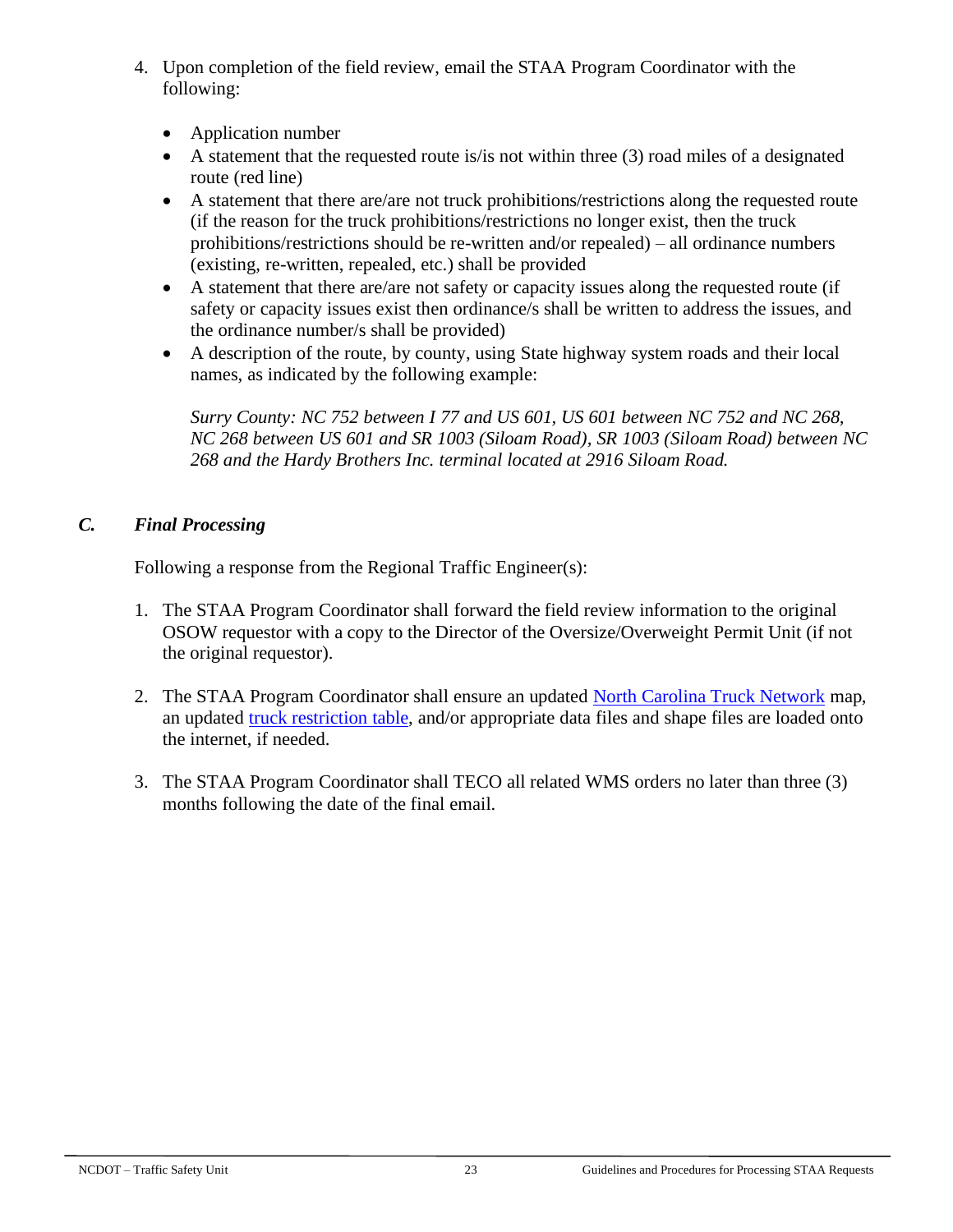#### **VI. Deletion of a Non-Interstate Route, or Route Segment, from the National Network**

#### *A. Requests*

All requests shall be reviewed and preliminarily approved by the State Traffic Engineer before they will be acted upon. Each requested route or route segment shall be processed individually, and all requests shall contain the following:

- Specific route or route segment to be deleted
- Terminal (beginning and ending) routes or locations
- Applicable maps
- Requestor's contact information (name, email, phone numbers, etc.)
- Reason for request

When a request is received the STAA Program Coordinator shall:

- Stamp the request with the date received
- Enter the request in the STAA database (using "R-YY-#")
- Open [WMS Orders](https://connect.ncdot.gov/resources/safety/Teppl/Pages/Teppl-Topic.aspx?Topic_List=W35)

#### *B. Review and Evaluation*

Following receipt of a request for removal, the Transportation Mobility and Safety Division, or contractor, shall complete the following to review and evaluate the request.

For steps 1-5, the standard carbon copy (cc) distribution list is as follows…

- Board of Transportation member(s)
- Secretary of Transportation
- Chief Engineer
- Deputy Chief Engineer
- State Traffic Engineer
- Division Engineer(s)

…and the standard blind copy (bcc) list is as follows…

- State Traffic Safety Engineer
- Mobility and Safety Field Operations Engineer(s)
- Regional Traffic Engineer(s)
- Division Operation Engineer(s)
- Division Traffic Engineer(s)
- Traffic Safety Systems Engineer
- Highway Safety Improvement Program Engineer
- Mobility and Safety Information Engineer
- STAA Program Coordinator (if the work is being performed by a contractor)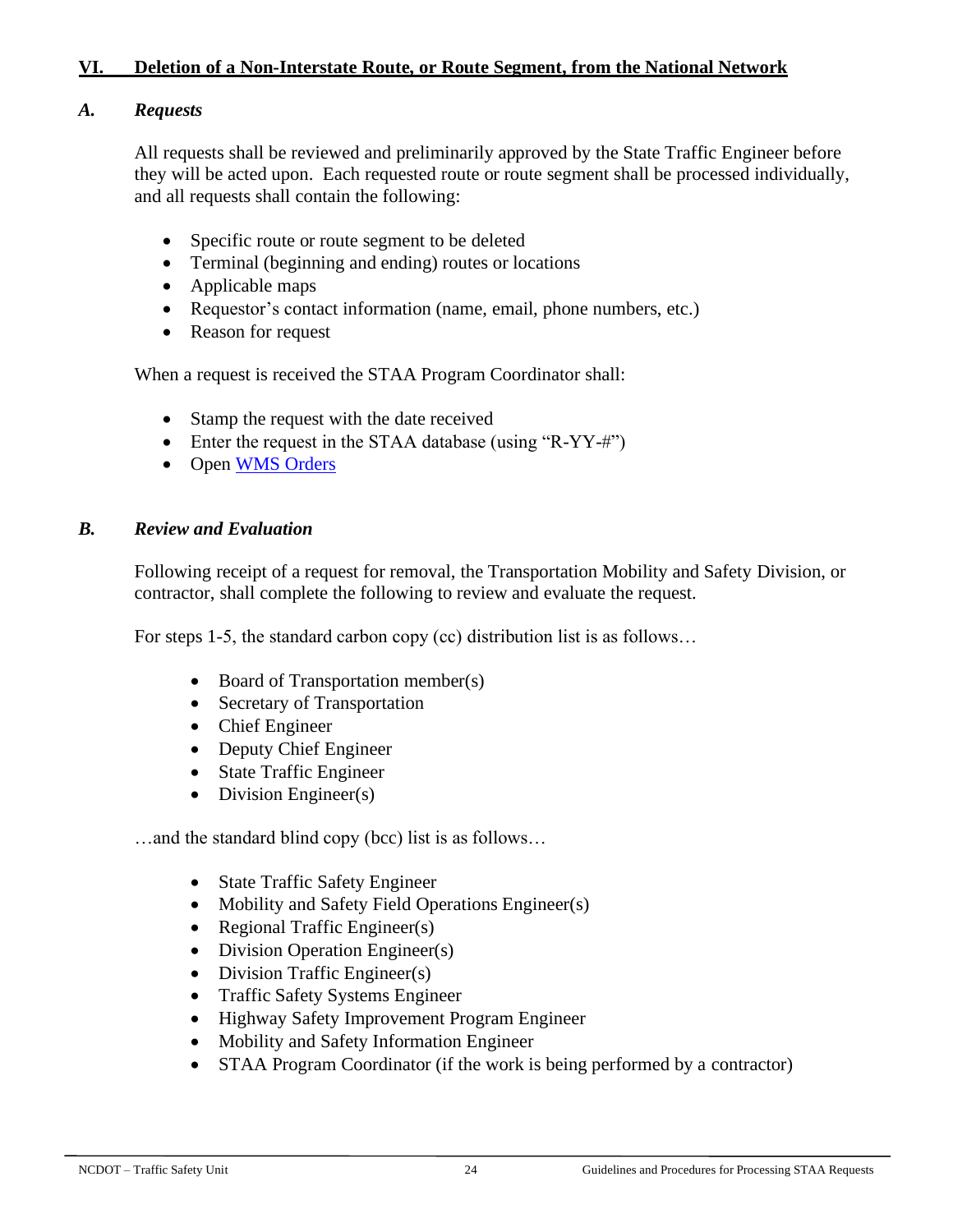- 1. The requestor shall be notified by email (or letter if the requestor does not have email) when their request has been received by a date of no later than ten (10) business days of the received date. The correspondence shall be from the STAA Program Coordinator to the requestor with copies or blind copies, as appropriate, being sent to the standard distribution lists (see top of Section B).
- 2. The STAA Program Coordinator or contractor shall email a notification (see Appendix G for example) of the request for deletion to the following individuals with written comments requested to be submitted by a date of no later than ninety (90) calendar days of the received date…
	- Director of SHP's Motor Carrier Enforcement and Special Operations
	- County Manager of each affected county
	- City/Town Manager of each affected municipality with a copy being sent to the Mayor (if the municipality does not have a City/Town Manager, then send it to the Chief of Police or, if no Chief of Police, then send it directly to the Mayor)
	- Municipal Planning Organization (MPO) Director of each affected MPO (if the MPO does not have a Director, then the letter shall be to the senior planner/transportation planner)
	- Rural Planning Organization (RPO) Director of each affected RPO (if the RPO does not have a Director, then the letter shall be to the senior planner/transportation planner)

…with copies or blind copies, as appropriate, being sent to the standard distribution lists (top of Section B), and additional blind copies (bcc) being sent to the following individuals…

- Colonel of the State Highway Patrol (SHP)
- SHP's Motor Carrier Enforcement, Size and Weight Division (currently F/Sgt. T. W. Peterson, [timothy.peterson@ncdps.gov\)](mailto:timothy.peterson@ncdps.gov)
- SHP's Unit Commander of Motor Carrier Enforcement (currently Capt. Shannon McLaughlin, Shannon.McLaughlin@ncdps.gov
- President, North Carolina Trucking Association (currently Crystal Collins, [ccollins@nctrucking.com\)](mailto:ccollins@nctrucking.com)
- All companies and individuals having approved reasonable access routes attached to the route proposed to be deleted
- 3. The STAA Program Coordinator or contractor shall email the appropriate Regional Traffic Engineer(s) and the Highway Safety Improvement Program Engineer that the review and evaluation process has begun and shall include the appropriate tracking number and WMS order numbers.
- 4. Expedited crash, crash rate, and critical crash rate analyses of the requested route(s) shall be initiated. This work shall be assigned by the STAA Program Coordinator to the Highway Safety Improvement Program Engineer, or contractor, who will send the information directly to the appropriate Mobility and Safety Field Operations Engineer(s) and the appropriate Regional Traffic Engineer(s) (and copy the STAA Program Coordinator) within sixty (60) business days of the received date. **Highway Safety Improvement Program staff shall** *not* **TECO any WMS orders related to the request**.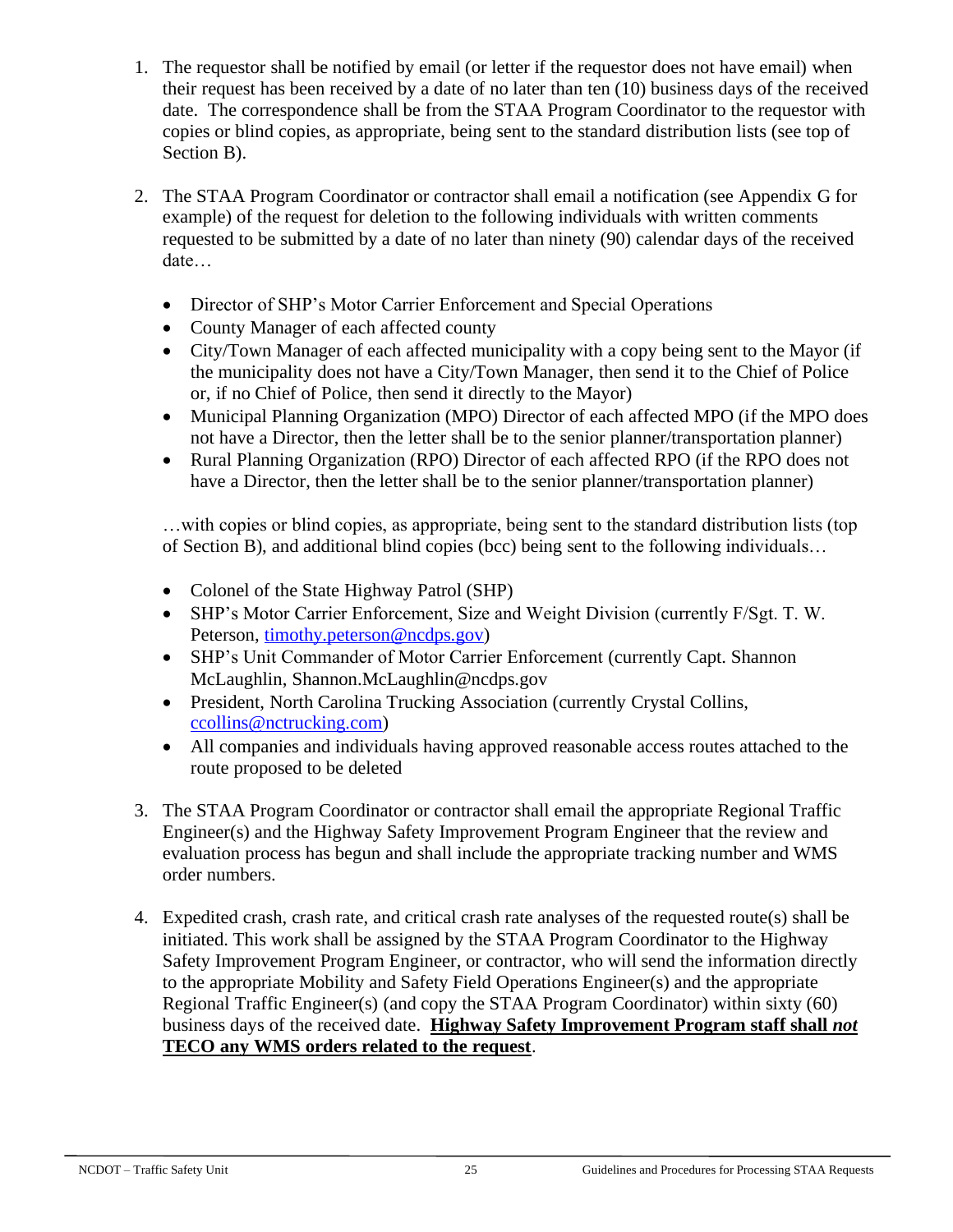- 5. A field investigation of the requested route shall be initiated. This work shall be assigned by the STAA Program Coordinator to the appropriate Regional Traffic Engineer or contractor. If assigned to Regional Traffic Engineers and multiple regions are affected, then the region with the majority of the route will be responsible for coordinating and/or conducting the entire field investigation. Field investigations shall include one road mile along each direction of any intersecting route(s) and shall be concluded within ninety (90) business days of the received date.
- 6. The responsible Regional Traffic Engineer, or contractor, shall submit a formal and written recommendation, with appropriate supporting documentation, to the State Traffic Safety Engineer with copies going to other affected Regional Traffic Engineer(s), if any, appropriate Mobility and Safety Field Operations Engineer(s), and the STAA Program Coordinator. **The formal and written recommendation shall address the issues in 23 CFR 658.11 (c) and shall contain a list of newspapers regularly circulated in the affected area for public notices.** Recommendations shall be submitted within ninety (90) business days of the received date.
- 7. The STAA Program Coordinator shall revise the description of WMS work orders based on the information provided in the formal and written recommendation from the Regional Traffic Engineer or contractor.
- 8. The State Traffic Safety Engineer shall, by signature and date, concur with, or change, recommendations made by the Regional Traffic Engineer or contractor.
- 9. The State Traffic Engineer will decide whether the requested route can be deleted from the National Network.
- 10. If the State Traffic Engineer determines that the requested route shall not be deleted from the National Network, then the request is denied (skip to Section F).
- 11. If the State Traffic Engineer determines that the requested route shall be recommended for deletion from the National Network, then the STAA Program Coordinator will proceed with a public notice (continue to Section C, below).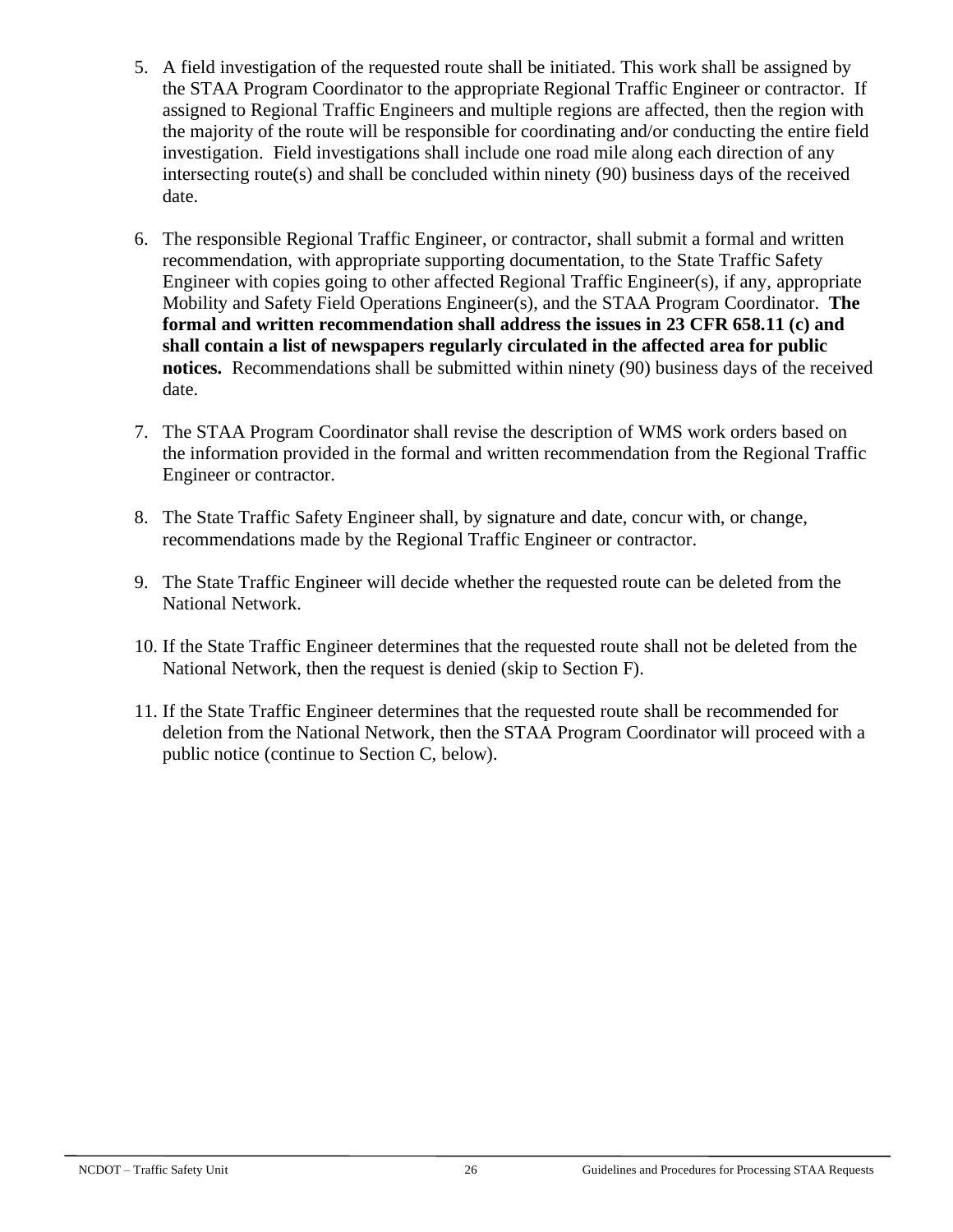## *C. Public Notice*

1. Public notice of the request for deletion shall be published in a newspaper regularly circulated in the affected area( $s$ ) – such newspapers shall be recommended by the Regional Traffic Engineer(s) or contractor. The public notice shall state the requested route or route segment for deletion and terminals, and state that all comments are requested to be submitted by a date of approximately thirty (30) calendar days following the anticipated second (last) publication date (see Appendix H for example).

**NOTE – Public notices shall be published and proved in accordance with general statutes [§1-597,](http://www.ncleg.net/EnactedLegislation/Statutes/HTML/BySection/Chapter_1/GS_1-597.html) [§1-598,](http://www.ncleg.net/EnactedLegislation/Statutes/HTML/BySection/Chapter_1/GS_1-598.html) [§1-599,](http://www.ncleg.net/EnactedLegislation/Statutes/HTML/BySection/Chapter_1/GS_1-599.html) and [§1-600.](http://www.ncleg.net/EnactedLegislation/Statutes/HTML/BySection/Chapter_1/GS_1-600.html) Also, in order to comply with [Title VI of the Civil Rights](http://www.justice.gov/crt/title-vi-civil-rights-act-1964-42-usc-2000d-et-seq)  [Act of 1964,](http://www.justice.gov/crt/title-vi-civil-rights-act-1964-42-usc-2000d-et-seq) as amended, and [Executive Order 13166](http://www.justice.gov/crt/lep/13166/eo13166.html) ("Improving Access to Services for Persons with Limited English Proficiency"), all public notices shall also be published in a Hispanic language publication (if available in that area).**

- 2. The STAA Program Coordinator shall also advertise the public notice in a news release through the NCDOT Communications Office (see Appendix I for example). Send an email to the Communications Officer that represents the Transportation Mobility and Safety Division (TMSD) with the wording attached and ask that it be posted. Set the due date for comments to be the same date as the one included in the newspaper publication.
- 3. After the public notice comment period is complete, the State Traffic Engineer shall review any comments and other related information with the State Traffic Safety Engineer, the STAA Program Coordinator, the Mobility and Safety Information Engineer, appropriate Mobility and Safety Field Operations Engineer(s), and appropriate Regional Traffic Engineer(s). If no citizen comments have been received the STAA Program Coordinator shall contact the State Traffic Engineer to see if this review meeting should still be held or if we should proceed directly to the next step.

## *D. Legislative Consultation*

1. After completion of public notices, and the review of any transcripts and comments, the State Traffic Engineer shall consult with the Joint Legislative Commission on Governmental Operations (JLCGO) regarding the route deletion and all correspondence shall be by email in accordance with [Commission Guidelines.](https://www.ncleg.gov/Committees/CommitteeInfo/NonStanding/152#Documents) This consultation shall take place in the form of a letter from the State Traffic Engineer to the chairpersons of the Commission with copies going to the Secretary of Transportation, the Chief Engineer, and the Department's Legislative Liaison. The letter shall include a brief overview of the proposed route or route segment, the original requestor(s), and any support and/or opposition (or a statement of no opposition if none has been received). Consultation shall conform to [Commission Guidelines](https://www.ncleg.gov/Committees/CommitteeInfo/NonStanding/152#Documents) and will generally be completed within ninety (90) days unless additional information or consultation is requested by the Commission.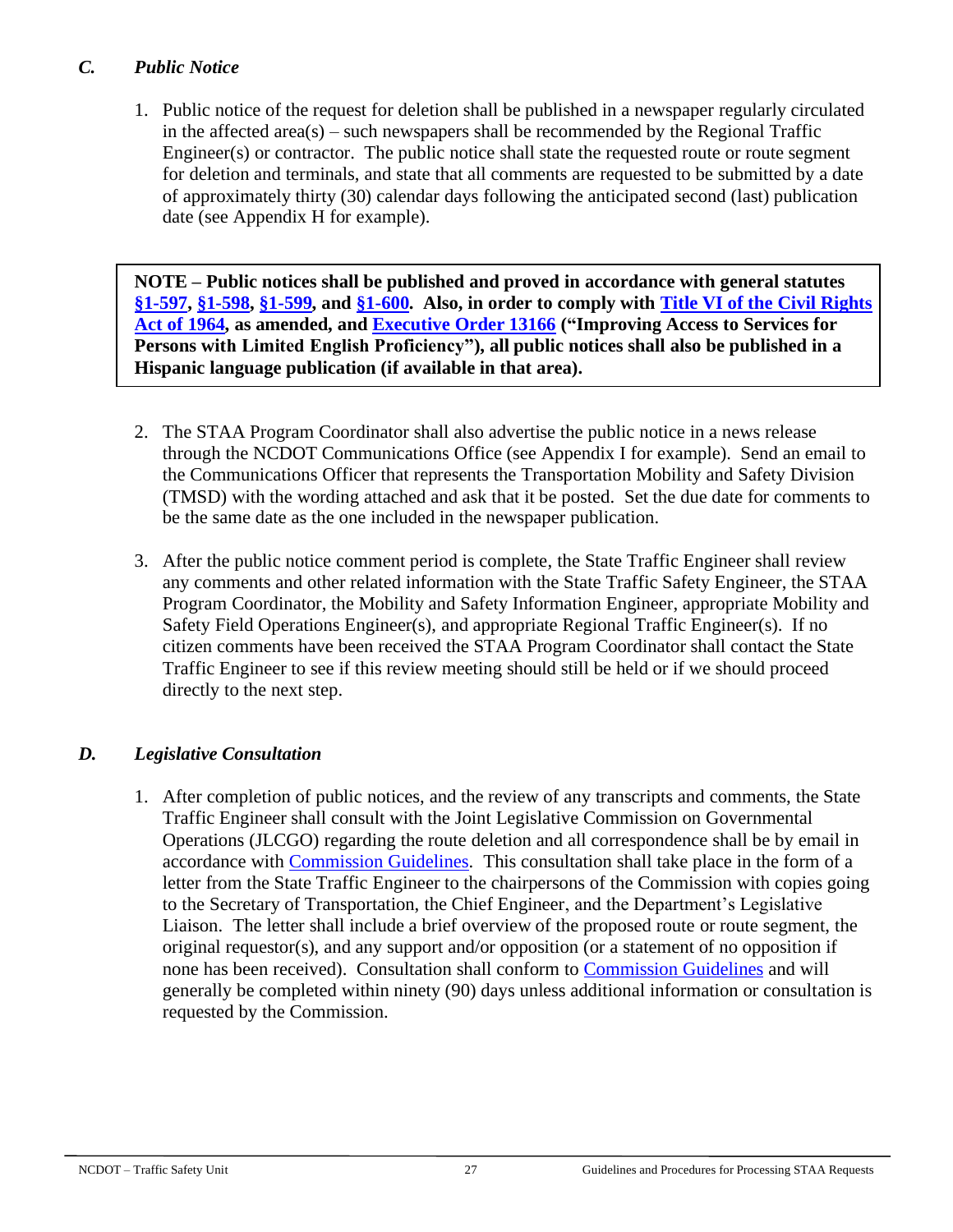### *E. Intention to Recommend Deletion (BOT)*

- 1. Once the State Traffic Engineer has consulted with the Joint Legislative Commission on Governmental Operations, the State Traffic Engineer shall then notify the Board of Transportation of the intention to recommend deletion. All information shall be provided electronically – no hardcopies.
- 2. If the Board of Transportation does not approve the recommended deletion, then the request is denied (skip to Section F).
- 3. If the Board of Transportation approves the recommended deletion, then skip to Section G.

### *F. Denial of Deletion*

If the request for deletion is denied…

- 1. The STAA Program Coordinator shall draft a response letter from the State Traffic Engineer to the requestor with copies or blind copies, as appropriate, being sent to the standard distribution lists (see top of Section B), with additional blind copies (bcc) to the individuals listed in Section B, item 2. The denial letter shall have the following information:
	- Date
	- Removal request number
	- Description of the requested route or route segment (including terminals or NN/NCTN connection)
	- Reason(s) for denial
	- Signature of the State Traffic Engineer
- 2. The STAA Program Coordinator shall TECO all related WMS orders no later than three (3) months following the date of denial.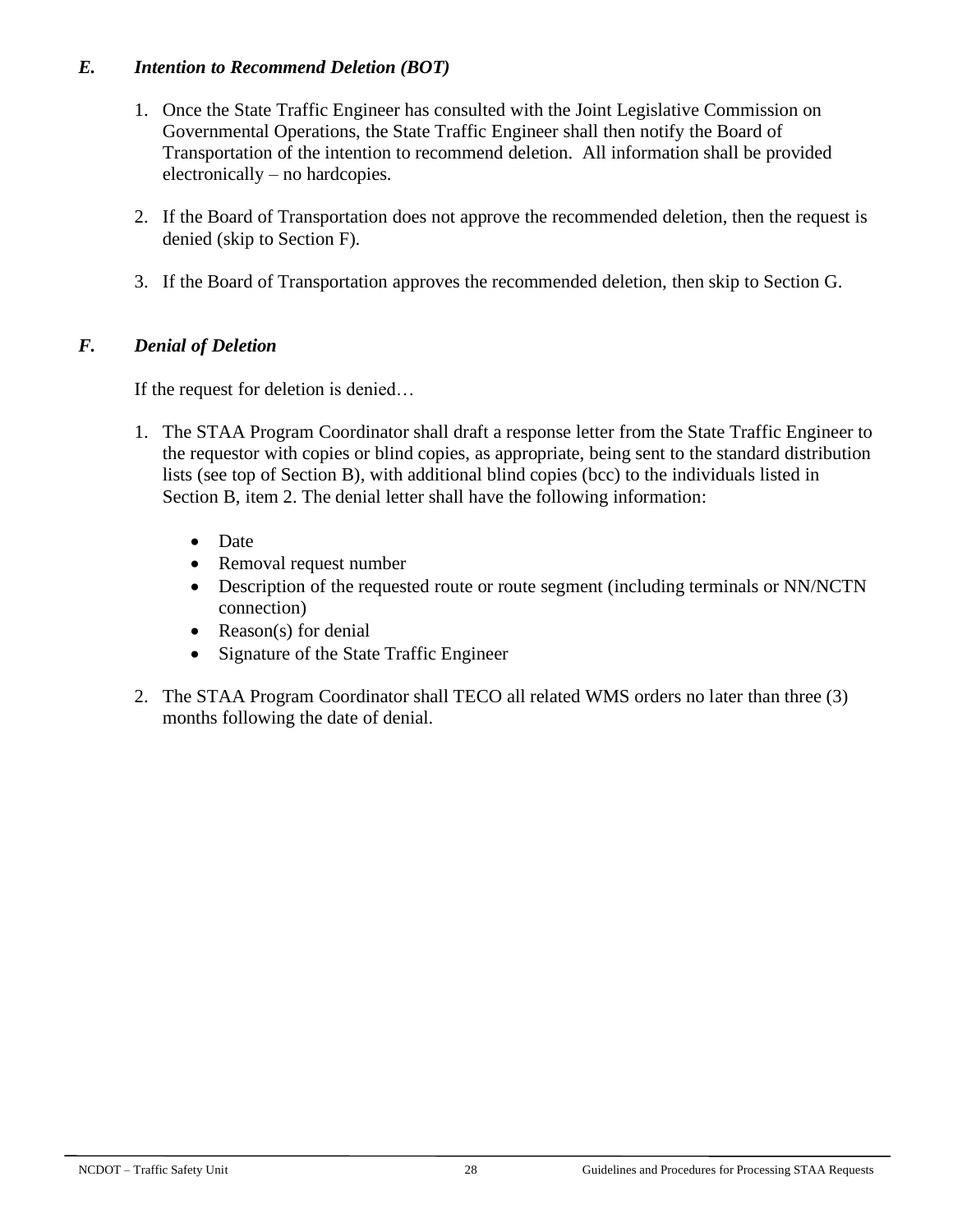### *G. Intention to Recommend Deletion (FHWA)*

If the request for deletion is approved by the Board of Transportation…

- 1. The STAA Program Coordinator shall draft a letter from the State Traffic Engineer to the Division Administrator of the Federal Highways Administration, North Carolina Division, with copies or blind copies, as appropriate, being sent to the standard distribution lists (see top of Section B), with additional blind copies (bcc) to the individuals listed in Section B, item 2. The letter shall have the following information:
	- Date
	- Tracking number (R-YY-#)
	- Statement of request for deletion from the National Network in accordance with 23 CFR 658.11 (b, c)
	- Description of the requested route or route segment (including terminals or NN/NCTN connection)
	- Reason(s) for requesting removal (changed conditions, etc.)
	- Responses to items 1-6 of 23 CFR 658.11 (c)
	- Signature of the State Traffic Engineer
	- Attachment (map indicating route or route segment targeted for deletion)
- 2. The Federal Highways Administration (FHWA) will assess the request on the basis of criteria listed in 23 CFR 658.9, and will publish proposed deletions in the Federal Register as a "Notice of Proposed Rulemaking" (NPRM) in accordance with 23 CFR 658.11 (b).
- 3. If the FHWA denies the request for deletion, then the request is denied (go to Section F).
- 4. If the FHWA approves the request for deletion, then the request is approved (proceed to Section H).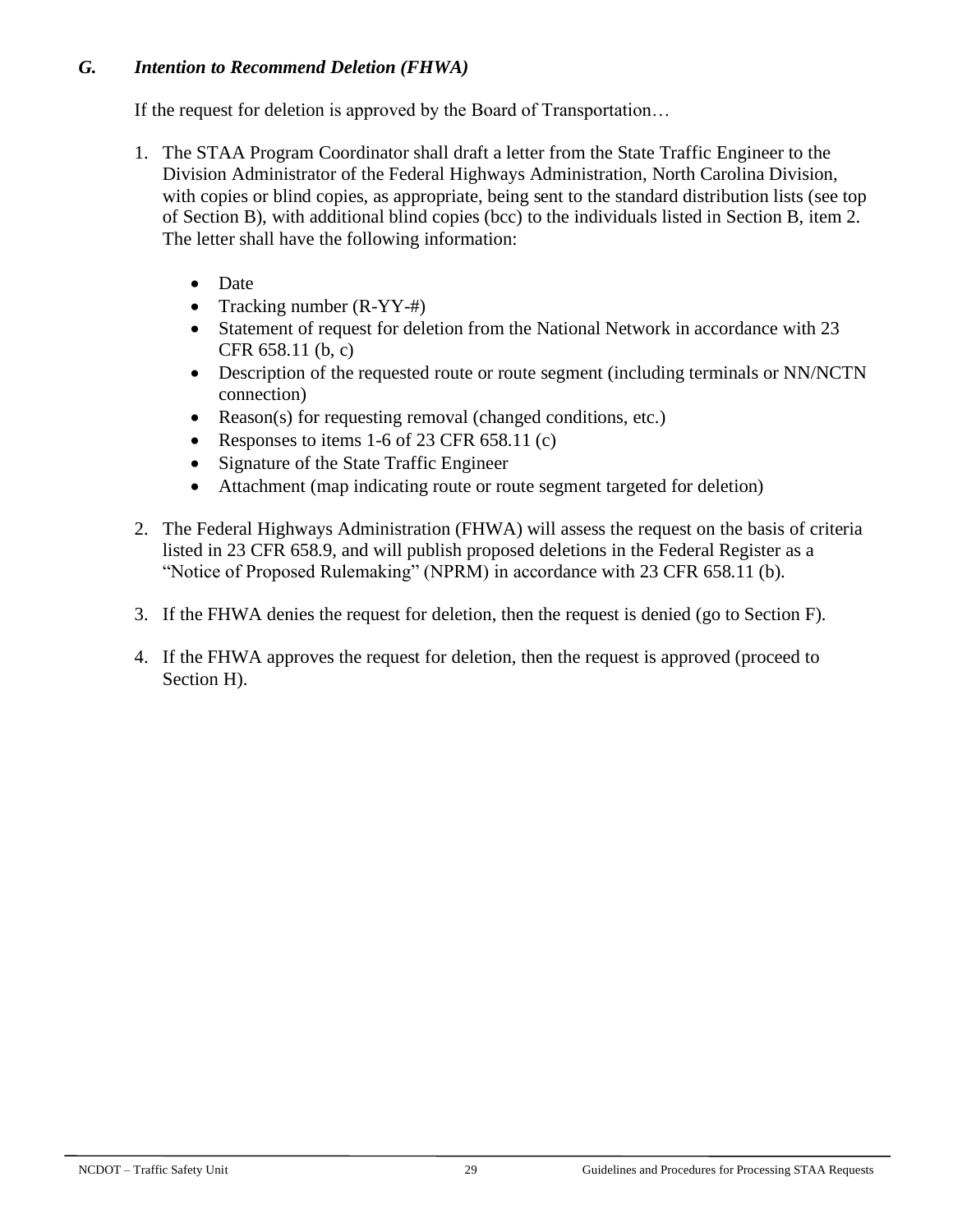### *H. Approval of Deletion*

- 1. The requestor shall be notified by letter from the State Traffic Engineer to the requestor once a request for deletion has been approved by FHWA. The letter shall have copies or blind copies, as appropriate, being sent to the standard distribution lists (top of Section B), copies or blind copies, as appropriate, being sent to the individuals listed in step 2 of Section B, and additional copies (cc) being sent to the Joint Legislative Commission on Governmental Operations, the Department's Legislative Liaison, and the Director of the Oversize/Overweight permits Unit. If approved, additional copies (cc) shall also be sent to the Director of Preconstruction and the State Asset Management Engineer, and additional blind copies (bcc) to the Safety Planning Engineer and the Safety Evaluation Engineer. The notification letter shall have the following information:
	- Statement of approved removal
	- Type of affected vehicle combination (53-foot trailer, twin trailer, or both)
	- Description of affected route including terminals or NN/NCTN connections
	- Date of approval
	- Signature of the State Traffic Engineer
	- Tracking number (R-YY-#)
- 2. If the route or route segment is deleted based on safety and capacity reasons, Regional Traffic Engineers shall submit truck restriction ordinance(s) based on the specific reason(s) leading to the denial if appropriate for the remaining vehicle combinations that would still be allowed to travel on the route or route segment – see [Ordinance Manual Chapter 9 \("Vehicle Routes and](https://connect.ncdot.gov/resources/safety/Crash%20Data%20and%20TEAAS%20System/Chapter_09_Vehicle_Routes_and_Restrictions.pdf)  [Restrictions"\)](https://connect.ncdot.gov/resources/safety/Crash%20Data%20and%20TEAAS%20System/Chapter_09_Vehicle_Routes_and_Restrictions.pdf) for additional information.
- 3. The STAA Program Coordinator shall rescind and/or re-write existing National Network ordinances (ordinance type 43) and prepare an ordinance package for the State Traffic Engineer's signature. The package shall include any truck restriction ordinances written by the Regional Traffic Engineers (see step 2, above) as well as all supporting approval information (Board of Transportation approval/minutes, Federal Highways Administration approval, and State Traffic Engineer approval letter to the requestor).
- 4. The STAA Program Coordinator shall ensure an updated [North Carolina Truck Network](https://connect.ncdot.gov/business/trucking/Pages/Truck-Network-and-Restrictions.aspx) map, an updated [truck restriction table,](https://connect.ncdot.gov/business/trucking/Pages/Truck-Network-and-Restrictions.aspx) and/or appropriate data files and shape files are loaded onto the internet, if needed.
- 5. The STAA Program Coordinator shall TECO all related WMS orders within three months following the date of the approval/denial.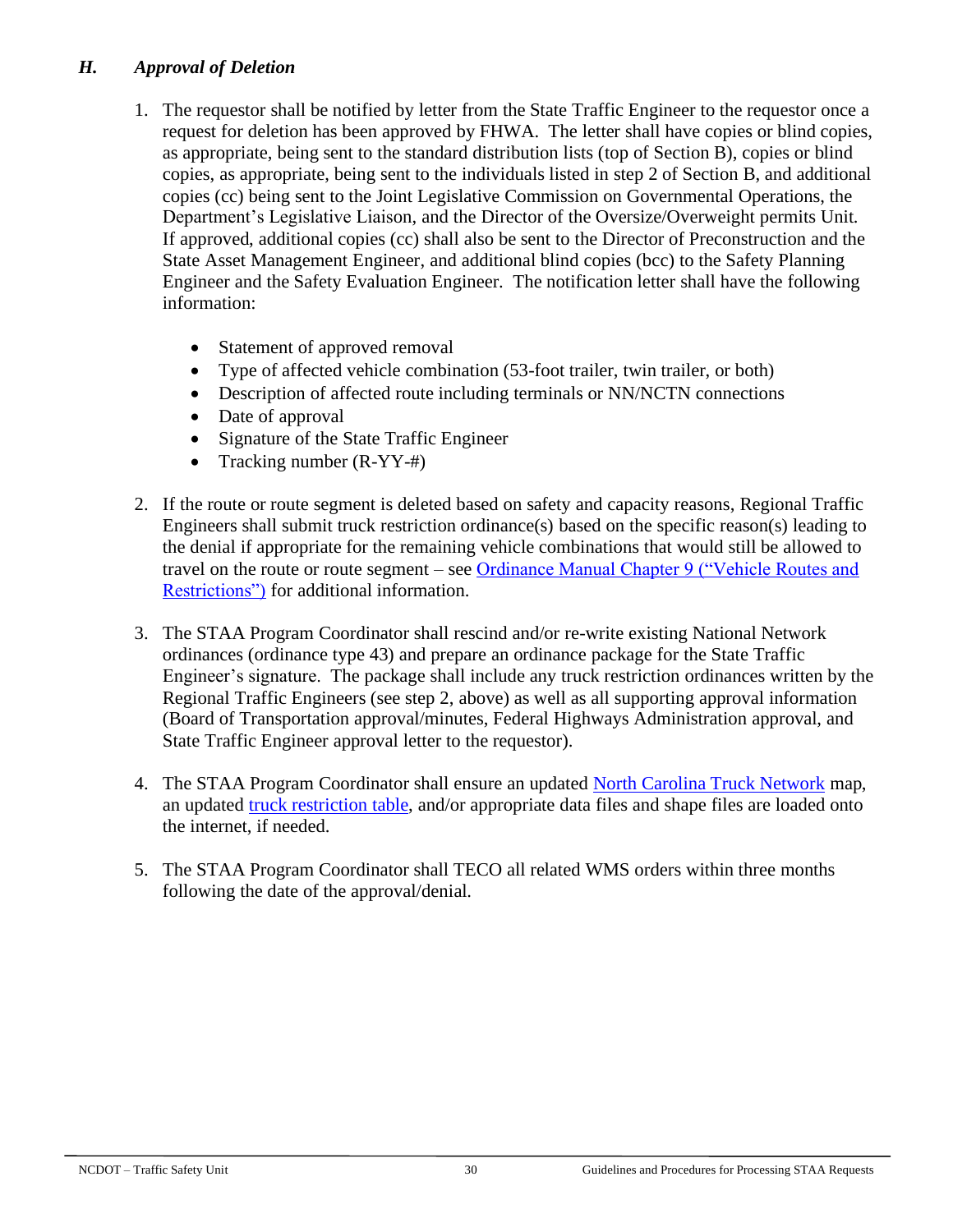### **Appendix A**

Example of reasonable access notification (to be sent on the current letterhead)…

**\*\*\*\*\*\*\* NOTICE \*\*\*\*\*\*\***

# **REQUEST FOR REASONABLE ACCESS FOR TRUCKS WITH 53-FOOT TRAILERS AND TRUCKS WITH TWIN TRAILERS**

Date: December 3, 2012

Reference Number: 3568-4

Requestor: Redwood Distributors

The North Carolina Department of Transportation has received a request from the above to provide reasonable access on the following routes for use by trucks with 53-foot trailers and trucks with twin trailers in accordance with the North Carolina Administrative Code (19A:02E.0426):

STAA Reasonable Access Request No. 3568-4: Surry County: SR 1815 (Holly Springs Church Road) between the Redwood Distributors terminal (located at 567 Holly Springs Church Road) and US 52; US 52 between SR 1815 (Holly Springs Church Road) and the Davidson County line; Davidson County: US 52 between the Surry County line and I-85.

Any comments should be sent to Lisa N. Avery, Traffic Safety Project Engineer, [lavery@ncdot.gov,](mailto:lavery@ncdot.gov) by 5:00 p.m. on Friday, January 4, 2013. Please contact Ms. Avery at 919-773-2893 if you need additional information.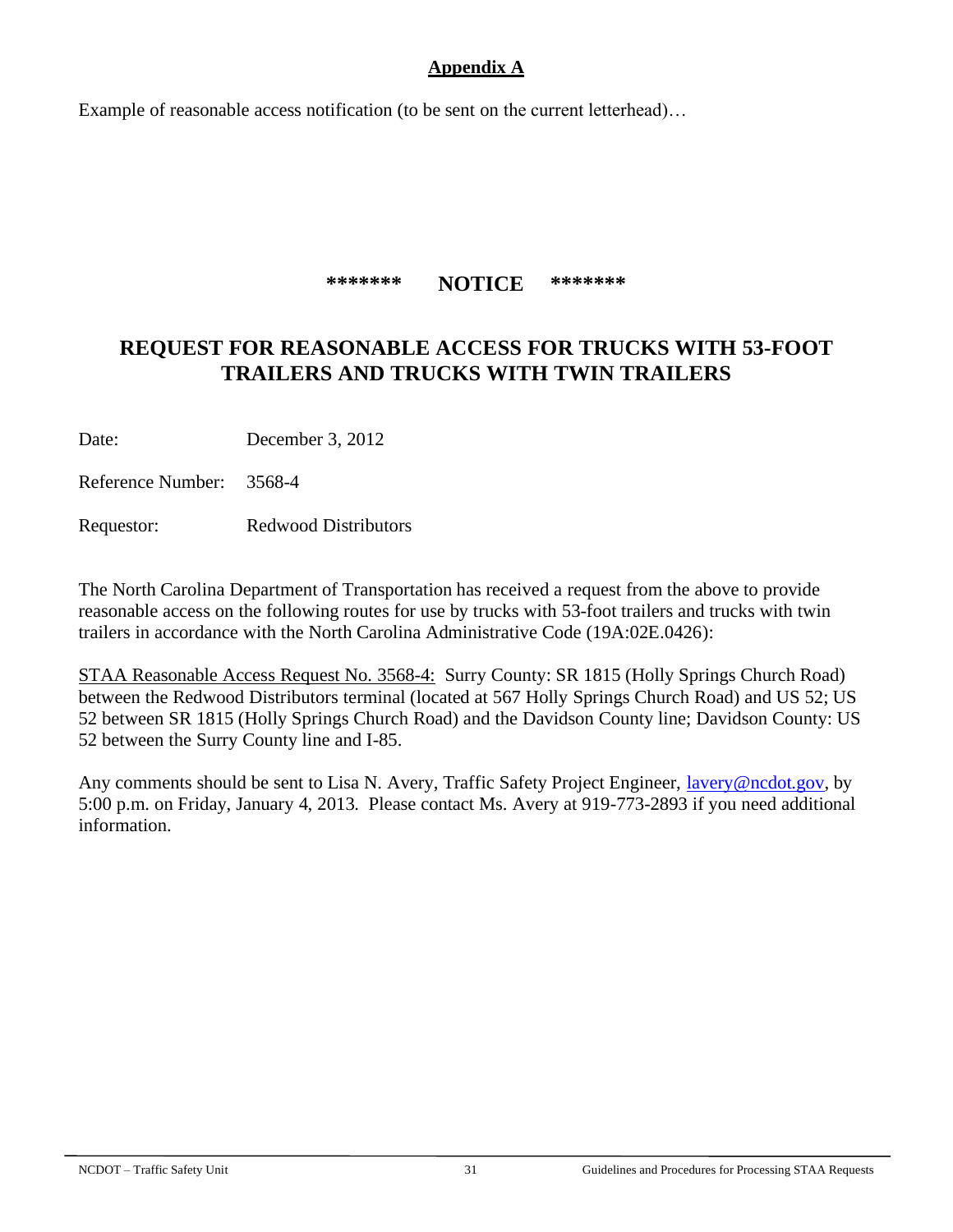#### **Appendix B**

Example of designation notification (to be sent on the current letterhead)…

**\*\*\*\*\*\*\* NOTICE \*\*\*\*\*\*\***

## **REQUEST FOR DESIGNATION OF ROUTES FOR USE BY TRUCKS WITH TWIN TRAILERS**

Date: October 9, 2013

Reference Number: D-12-8

Requestor: Redwood Distributors

The North Carolina Department of Transportation has received a request from the above to review the following route for use by trucks with twin trailers in accordance with General Statute 20-115.1 (g):

STAA Designation Request No. D-12-8: Chatham County: US 64 between US 15-501 and the Wake County line; Wake County: US 64 between the Chatham County line and US 1.

Any comments should be sent to Lisa N. Avery, Traffic Safety Project Engineer, *lavery@ncdot.gov*, by 5:00 p.m. on Tuesday, January 7, 2014. Please contact Ms. Avery at 919-773-2893 if you need additional information.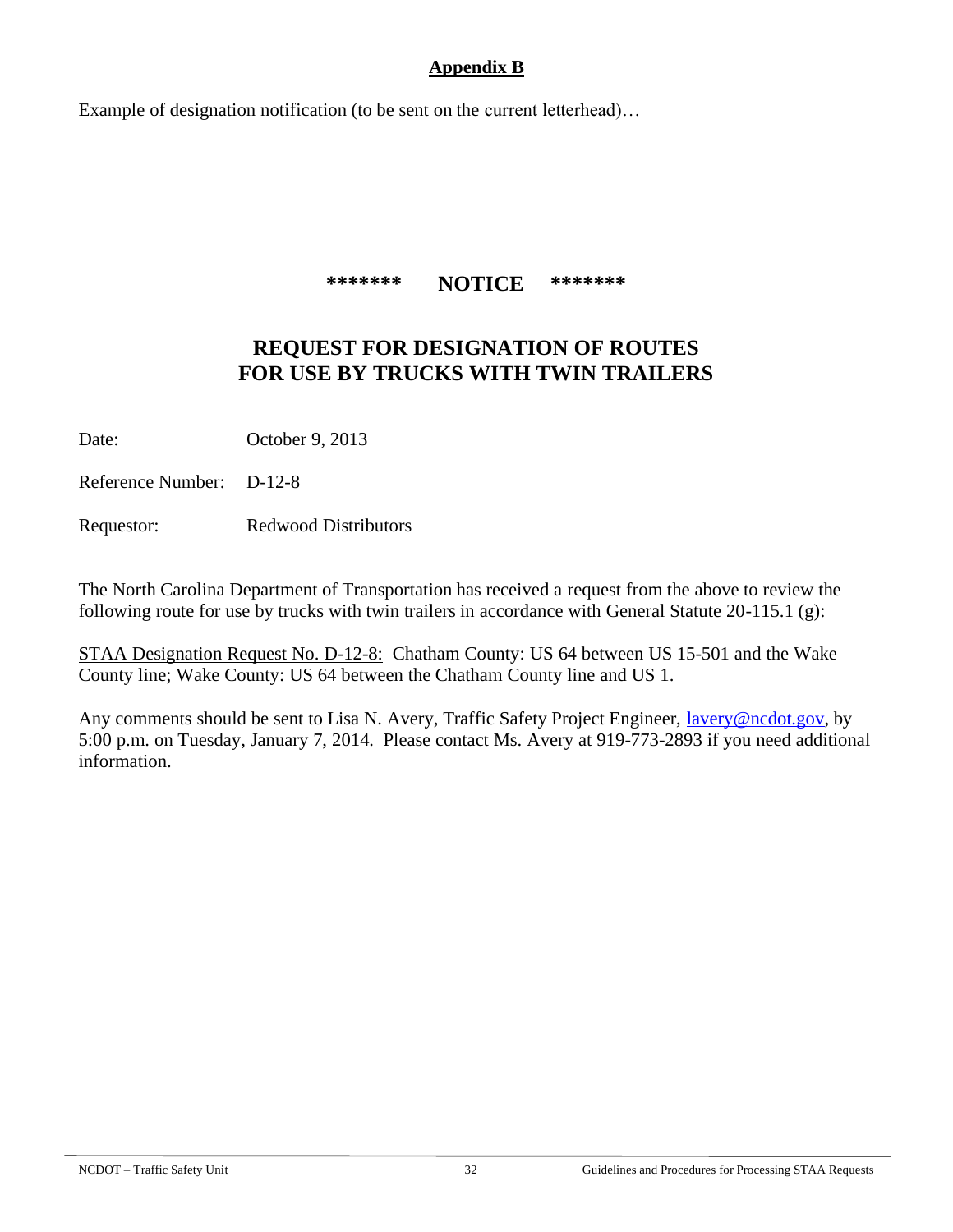### **Appendix C**

Example of designation news release for public hearing opportunity sent to the NCDOT Communications Office…

Release: Immediate Date: May 22, 2013 Contact: Jennifer Garifo, (919) 707-2660 Distribution: Release No.:

# **NCDOT Seeks Public Input Regarding Designating a section of U.S. 70 in Johnston County as a Twin-Trailer Route**

**RALEIGH** — The [N.C. Department of Transportation](http://www.ncdot.gov/) is proposing to designate a section of U.S. 70 between U.S. 70 Alternate/JR Road in Selma and U.S. 70 Alternate/West Edward Street west of Princeton in Johnston County for use by truck tractors with twin trailers. A twin trailer is a truck that holds two trailers, one behind the other.

The department is soliciting interest in holding a public hearing in Johnston County and asking citizens if they would like to provide public comment.

Such designation is allowed by N.C. general statute  $(\S 20-115.1 \, (\text{g}))$  under the following conditions:

- A determination of the public convenience and need for the trucks,
- A traffic engineering study which clearly shows the road can safely accommodate and has sufficient capacity to handle twin trailers, and
- A public hearing or the opportunity for a public hearing is held in each county the route passes through.

NCDOT has determined the first two requirements have been met.

Anyone desiring that a public hearing be held may make a request by email to NCDOT Traffic Safety Project Engineer Lisa N. Avery at [lavery@ncdot.gov,](mailto:lavery@ncdot.gov) or by sending a letter to Avery at 1561 Mail Service Center, Raleigh, NC 27699-1561 by June 14. If additional information is needed, contact Ms. Avery at (919) 773-2893.

Additional information regarding this proposed designation can be found [here.](https://connect.ncdot.gov/resources/safety/Teppl/Pages/Teppl-Topic.aspx?Topic_List=T52)

#### **\*\*\* NCDOT \*\*\***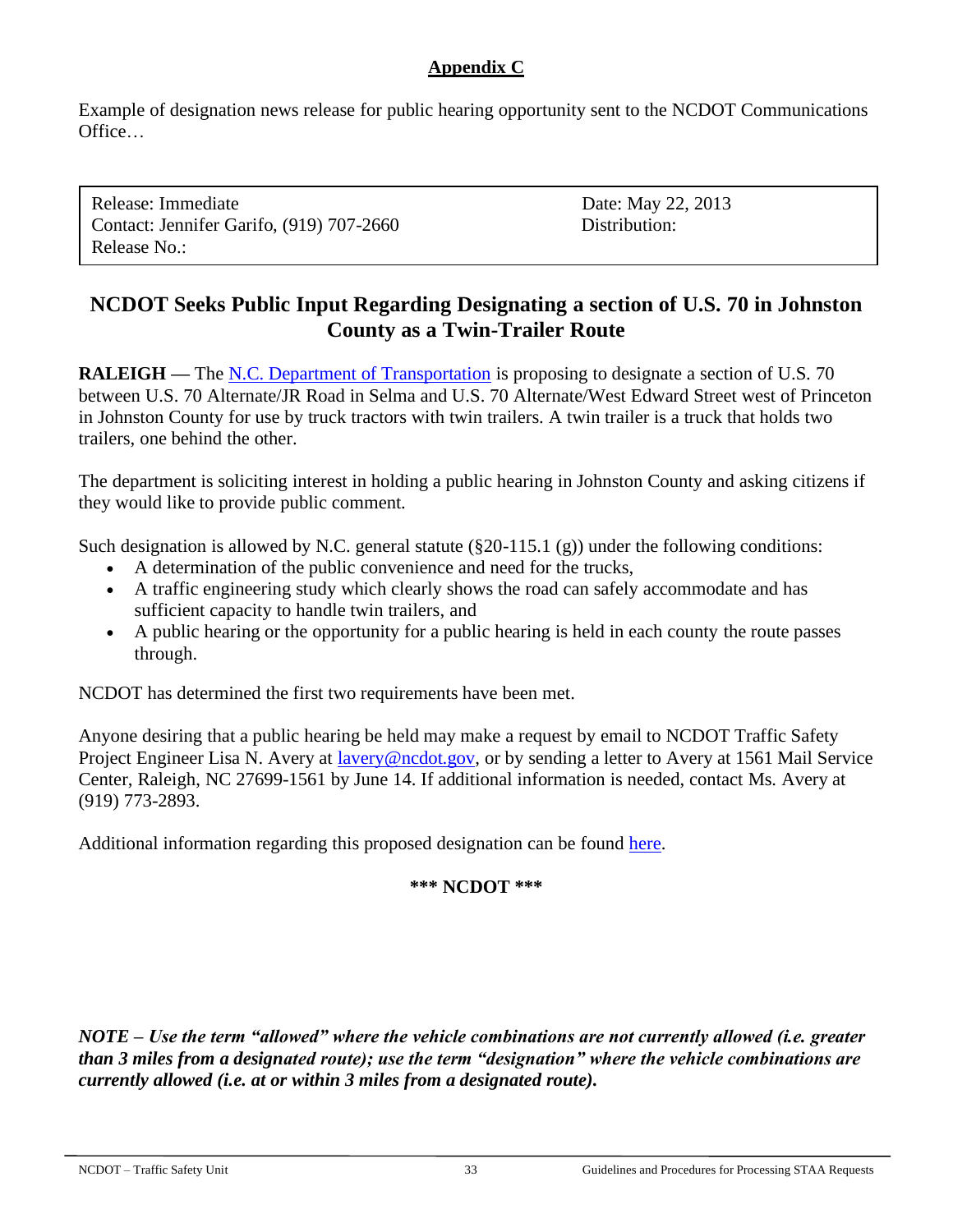## **Appendix D**

Example of designation news release for public hearing for newspapers and courthouses…

# **NOTICE OF OPPORTUNITY FOR PUBLIC HEARINGS TO DESIGNATE US 70 BETWEEN US 70 ALTERNATE/SR 2375 (JR ROAD) IN SELMA AND US 70 ALTERNATE/SR 2532 (WEST EDWARD STREET) WEST OF PRINCTON IN JOHNSTON COUNTY AS A TWIN TRAILER ROUTE**

The North Carolina Department of Transportation proposes to designate US 70 between US 70 Alternate/SR 2375 (JR Road) in Selma and US 70 Alternate/SR 2532 (West Edward Street) west of Princeton in Johnston County for use by truck tractors with twin trailers. This notice is to solicit interest in holding public hearings in Johnston County to provide for public comments regarding this designation proposal.

Pursuant to §20-115.1 (g), the Department has determined that this route can safely accommodate and has sufficient capacity to handle these vehicle combinations, and that there is a public convenience and need for designation.

Anyone desiring that a public hearing be held may make a request by email or letter to Lisa N. Avery [\(lavery@ncdot.gov\)](mailto:lavery@ncdot.gov), Traffic Safety Project Engineer, 1561 Mail Service Center, Raleigh, NC 27699-1561 by June 14, 2013. If additional information is needed, contact Ms. Avery at (919) 773-2893.

For additional information regarding designation, please visit the following website: [https://connect.ncdot.gov/resources/safety/Teppl/Pages/Teppl-Topic.aspx?Topic\\_List=T52](https://connect.ncdot.gov/resources/safety/Teppl/Pages/Teppl-Topic.aspx?Topic_List=T52)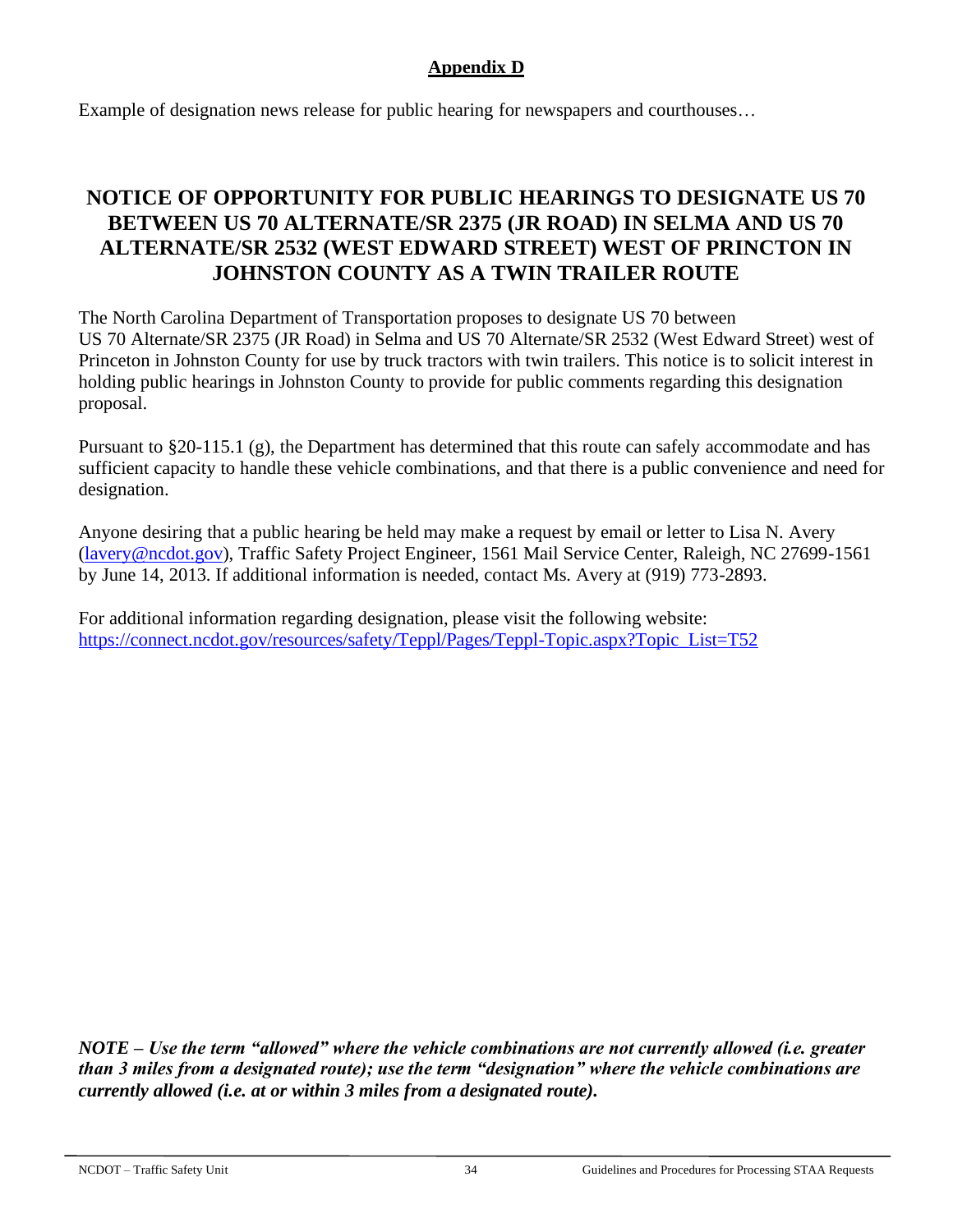### **Appendix E**

Example of designation news release for public hearing sent to the NCDOT Communications Office…

| Release: Immediate                             | Date: June 11, 2013                  |
|------------------------------------------------|--------------------------------------|
| Contact: Communications Office, (919) 707-2660 | Distribution: Brunswick, New Hanover |
| Release No:                                    |                                      |

#### **NCDOT Schedules July 8 Public Hearing; Seeks Public Input on Allowing Twin Trailers to use U.S. 17 in Brunswick and New Hanover Counties**

**RALEIGH —** The N.C. Department of Transportation has scheduled a public hearing for Monday, July 8 in Wilmington concerning a proposal to allow trucks with twin trailers to use US 17 between US 17 Business (Market Street) in New Hanover County and U.S. 74/76 in Brunswick County.

N.C. state law (General Statute 20-115.1 (a)) allows such a change under the following conditions:

- A determination of the public convenience and need for the trucks,
- A traffic engineering study that clearly shows the road can safely accommodate and has sufficient capacity to handle twin trailers, and
- A public hearing or the opportunity for a public hearing is held in each county the route passes through.

NCDOT determined the first two requirements have been met. To meet the third requirement, the public hearing is set for 7 p.m. at Cape Fear Community College in room N-202 on the first floor of the "N" Building, 400 N. Front Street, Wilmington.

All statements and comments at the hearing will be recorded and transcribed. For more information, contact Lisa Avery, NCDOT Traffic Safety Unit, at (919) 773-2893, or at [lavery@ncdot.gov.](mailto:lavery@ncdot.gov)

NCDOT will provide auxiliary aids and services under the Americans with Disabilities Act for disabled persons who want to participate in the hearing. Anyone requiring special services should contact Jamille Robbins of the NCDOT Human Environment Unit, at (919) 707-6085, or at [jarobbins@ncdot.gov](mailto:jarobbins@ncdot.gov) as early as possible so that arrangements can be made.

Additional information regarding the designation for allowing twin trailers can be found on the NCDOT [website.](https://connect.ncdot.gov/resources/safety/Teppl/Pages/Teppl-Topic.aspx?Topic_List=T52)

#### **\*\*\*NCDOT\*\*\***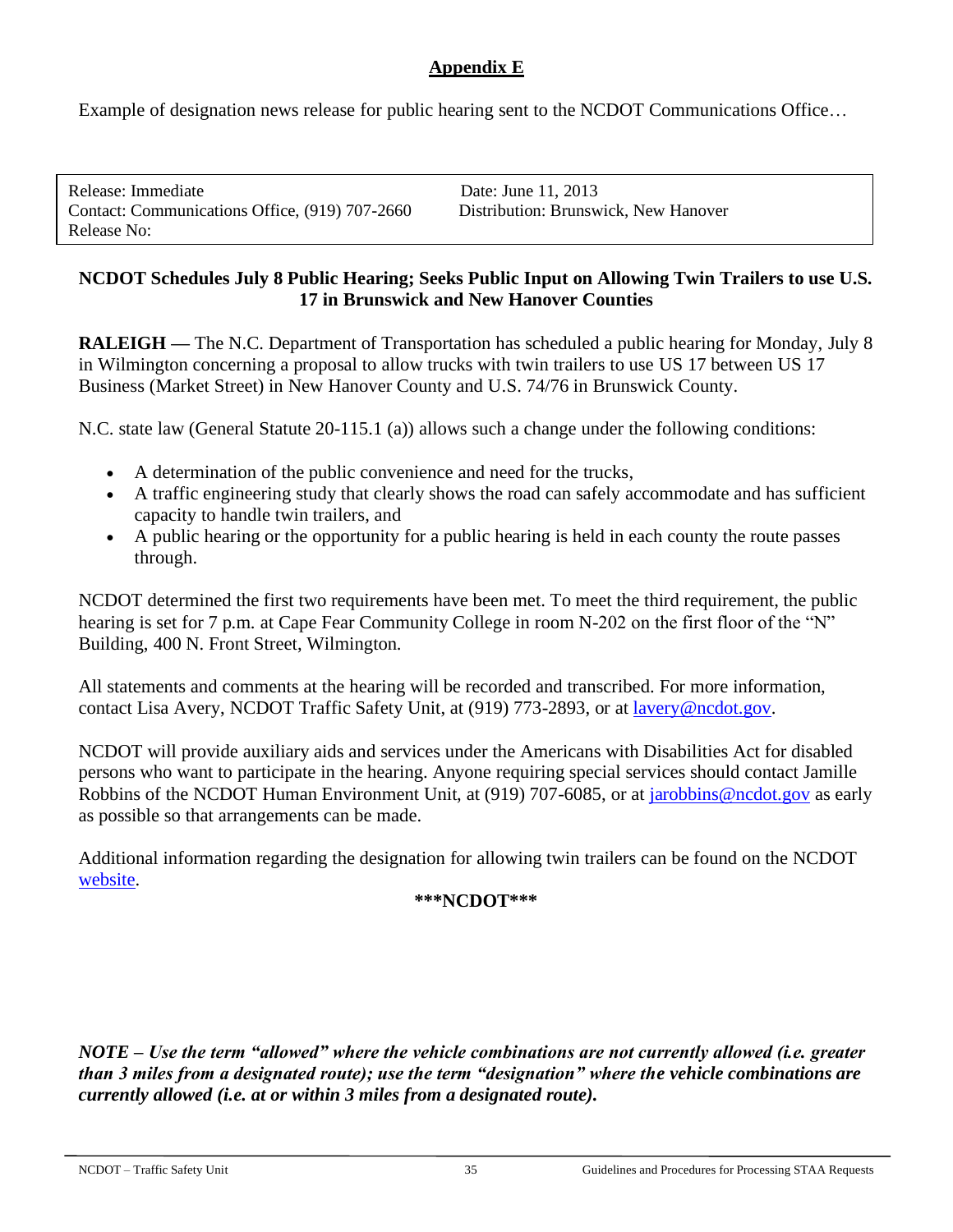### **Appendix F**

Example of designation news release for public hearing sent to newspapers and courthouses…

# **NCDOT SCHEDULES PUBLIC HEARING AND SEEKS PUBLIC INPUT REGARDING DESIGNATION OF US 17 BETWEEN US 17 BUSINESS (MARKET STREET) IN NEW HANOVER COUNTY AND US 74/76 IN BRUNSWICK COUNTY FOR USE BY TWIN TRAILERS**

The N.C. Department of Transportation proposes to designate US 17 between US 17 Business (Market Street) in New Hanover County and US 74/76 in Brunswick County for use by trucks with twin trailers. Pursuant to §20-115.1 (g), the Department has determined that this route can safely accommodate and has sufficient capacity to handle these vehicle combinations, and that there is a public convenience and need for designation.

A public hearing has been scheduled on Monday, July 8, 2013 at 7:00 p.m. at Cape Fear Community College in room N-202 on the first floor of the "N" Building, 400 N. Front Street, Wilmington. All statements and comments will be recorded and transcribed. Anyone desiring additional information may contact Ms. Lisa Avery, Traffic Safety Unit, at 1561 Mail Service Center, Raleigh, NC 27699-1561, phone 919-773-2893, or email [lavery@ncdot.gov](mailto:lavery@ncdot.gov)

NCDOT will provide auxiliary aids and services under the Americans with Disabilities Act for disabled persons who wish to participate in this workshop. Anyone requiring special services should contact Mr. Jamille Robbins, Human Environment Unit, at 1598 Mail Service Center, Raleigh, NC 27699-1598, phone 919-707-6085, or email [jarobbins@ncdot.gov](mailto:jarobbins@ncdot.gov) as early as possible so that arrangements can be made.

Additional information regarding the designation for allowing twin trailers can be found at [https://connect.ncdot.gov/resources/safety/Teppl/Pages/Teppl-Topic.aspx?Topic\\_List=T52](https://connect.ncdot.gov/resources/safety/Teppl/Pages/Teppl-Topic.aspx?Topic_List=T52)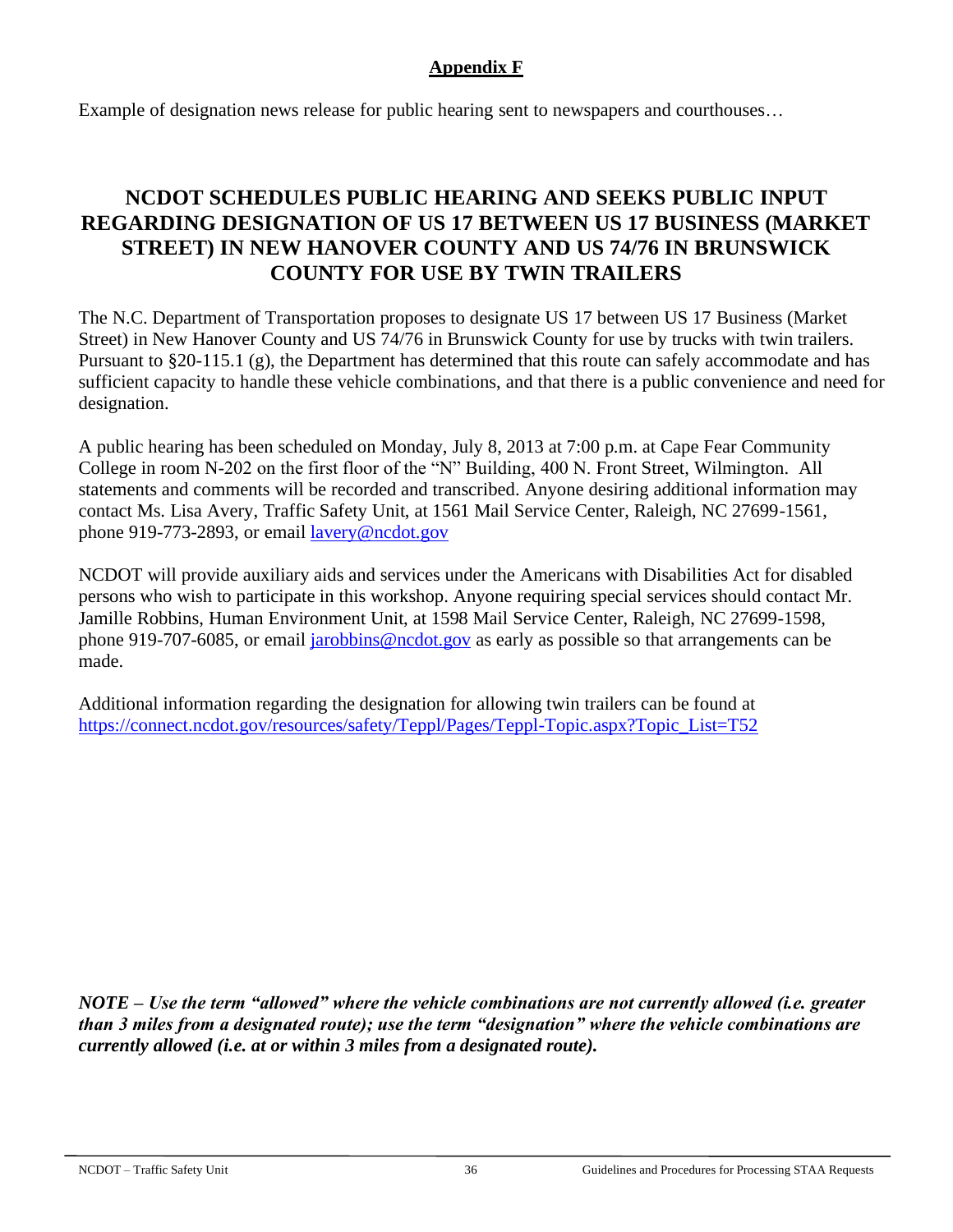### **Appendix G**

Example of notification (to be sent on the current letterhead) for removal of a non-interstate route or route segment from the National Network…

**\*\*\*\*\*\*\* NOTICE \*\*\*\*\*\*\***

# **REQUEST FOR REMOVAL OF A NON-INTERSTATE ROUTE FROM THE NATIONAL NETWORK**

Date: October 9, 2013

Reference Number: R-13-1

Requestor: Wilmington MPO

The North Carolina Department of Transportation has received a request from the above to remove the following non-interstate route from the National Network in accordance with 23 CFR 658.11 (b, c):

National Network Removal Request No. R-13-1: New Hanover County: SR 1409 (Military Cut-Off Road) between US 74 () and US 17 Business (Market Street).

Any comments should be sent to Lisa N. Avery, Traffic Safety Project Engineer, [lavery@ncdot.gov,](mailto:lavery@ncdot.gov) by 5:00 p.m. on Tuesday, January 7, 2014. Please contact Ms. Avery at 919-773-2893 if you need additional information.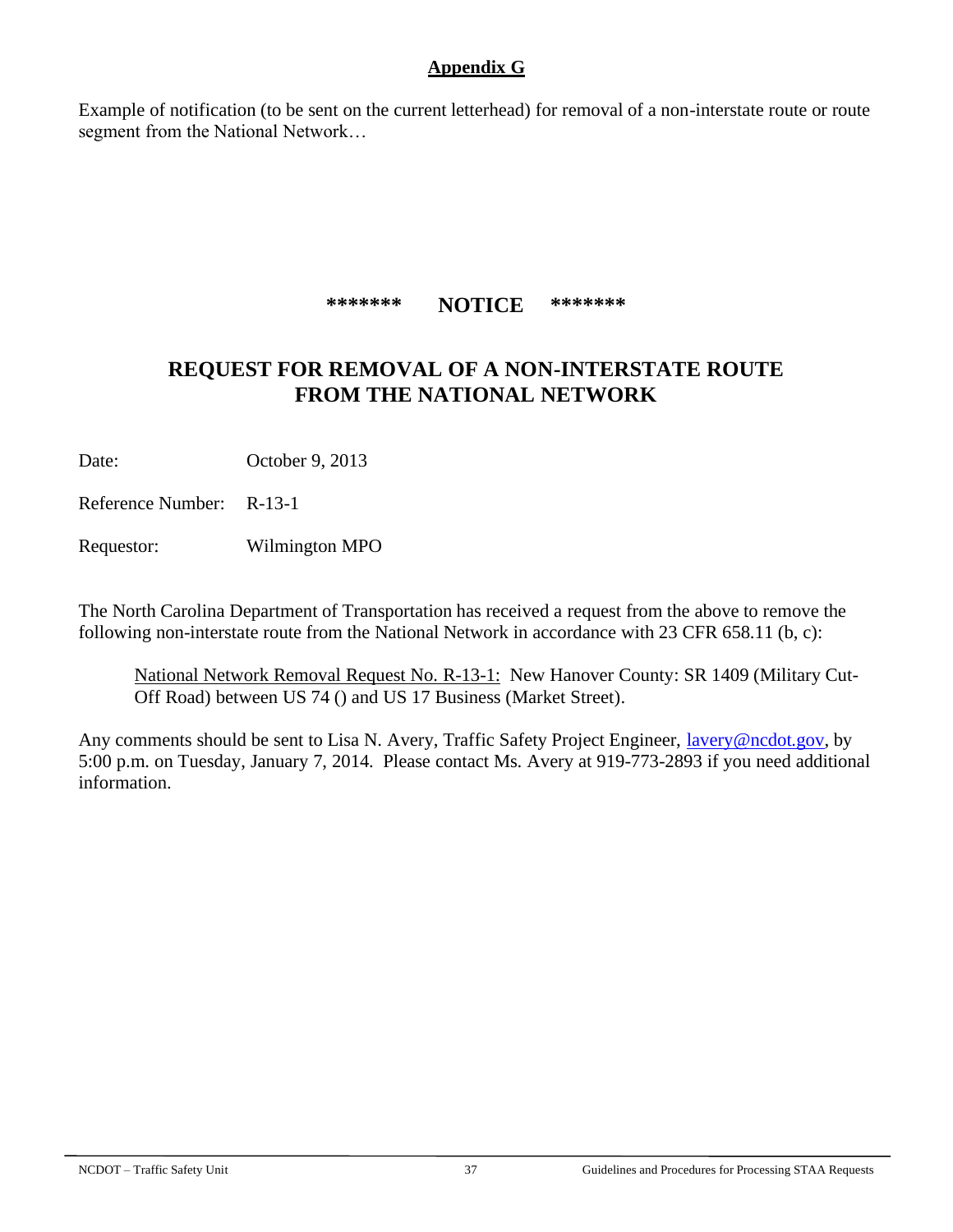### **Appendix H**

Example of news release for notification of the deletion of a non-interstate route or route segment from the National Network for newspapers …

# **NCDOT Seeks Public Input Regarding Deletion of SR 1409 (Military Cut-Off Road) in New Hanover County from the National Network**

**RALEIGH** — The <u>N.C. Department of Transportation</u> is proposing to recommend to the Federal Highway Administration (FHWA) deletion of SR 1409 (Military Cutoff Road) between U.S. 74 (Eastwood Road) and U.S. 17 Business (Market Street) in New Hanover County, which will prevent its use by truck tractors with trailers longer than 48 feet and truck tractors with twin trailers (a twin trailer is a truck that pulls two trailers, one behind the other). Removal of non-interstate routes from the National Network is allowed by the Code of Federal Regulations [\(23 CFR 658.11, b, c\)](http://www.gpo.gov/fdsys/pkg/CFR-2007-title23-vol1/pdf/CFR-2007-title23-vol1-part658.pdf).

All comments should be submitted by email to NCDOT Traffic Safety Project Engineer Lisa N. Avery at [lavery@ncdot.gov,](mailto:lavery@ncdot.gov) or by sending a letter to Ms. Avery at 1561 Mail Service Center, Raleigh, NC 27699- 1561 by June 14. If additional information is needed, contact Ms. Avery at (919) 773-2893.